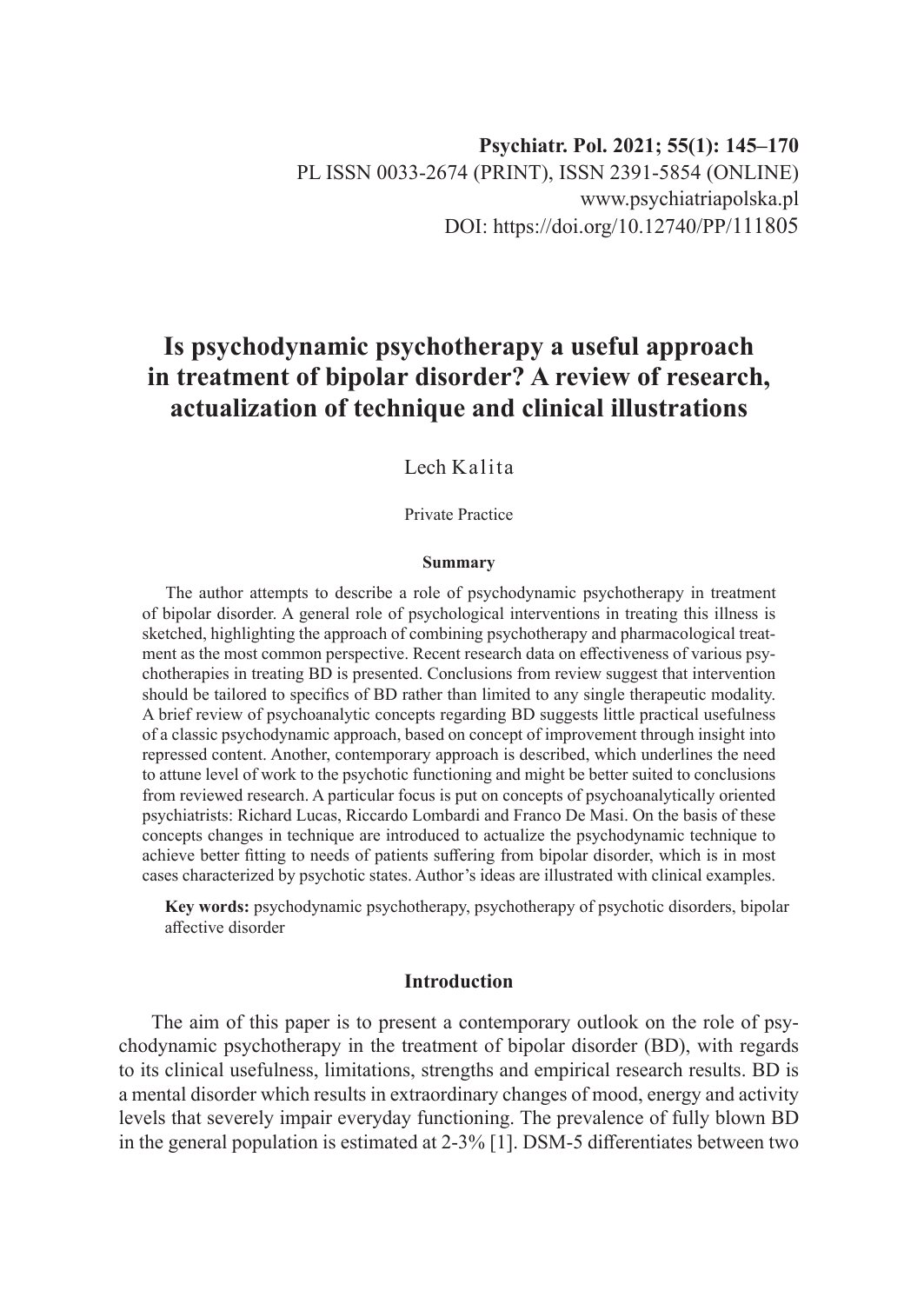of the most common types of BD [2]. BD type I is characterized by episodes of full mania lasting for at least seven days or requiring hospitalization. This is most often accompanied by episodes of depression that last for at least two weeks. BD type II is characterized by alternating depressive and hypomanic episodes, but without the full manic episodes that are characteristic for type I. BD is a condition that severely impairs one's professional career, social functioning and subjective quality of life [3, 4]. Judd et al. [5] have published their findings of a longitudinal study spanning across 20 years that demonstrate that the psychosocial functioning impairment affects both type I and type II BD patients. The search for adequate methods of treatment and systematization of existing knowledge are thus of crucial importance in the context of helping patients suffering from BD, and constitute a rationale for the proposed paper.

#### **The role of psychotherapy – findings from empirical research**

Survey of literature points to varying perspectives regarding the role of psychotherapy in the treatment of BD. Some researchers suggest that psychotherapy alone can be a sufficient treatment of BD [6], while others claim that pharmacological therapy without concurrent psychotherapy should be the treatment of choice [7]. The most common attitude is the idea of combining pharmacotherapy and psychotherapy [8, 9].

This attitude is grounded in a widespread model of stress vulnerability that emphasizes the interplay of psychological, social and biological factors in the development of BD. The most notable psychosocial factors include stressful events, family conflicts, social and circadian rhythm dysregulation and irregular intake of medication. It is increasingly accepted that despite genetic and neurobiological determinants, BD can also be influenced by interventions targeted at the social environment [10, 11]. Psychotherapeutic interventions prove to be an effective supplement to pharmacotherapy not only in depressive episodes (where their usefulness is heightened by the fact that antidepressant medication is linked with a risk of extreme mood changes) but also in other phases of BD.

In the last 15 years some attempts were made to summarize the role of psychotherapy in the treatment of BD. I will briefly present the conclusions from selected publications.

Jones [12] has reviewed research on the effectiveness of psychological interventions in BD implemented since 1990. His analysis included studies focused on psychoeducation, cognitive-behavioral therapy, psychoanalytic psychotherapy and interpersonal and social rhythms therapy. The last intervention is an adaptation developed by Ellen Frank of a well-confirmed method of psychological treatment of depression – interpersonal therapy (IPT). IPT is a short-term psychotherapy designed by Klerman and Weissman for treating depressive episodes and is based on the psychoanalytic concepts of attachment theory and Sullivan's theory. It is focused on interpersonal problems and on reduction of symptoms. IPT is highly structured and lasts 12-16 weeks. The effectiveness of IPT has been confirmed in numerous studies [13, 14].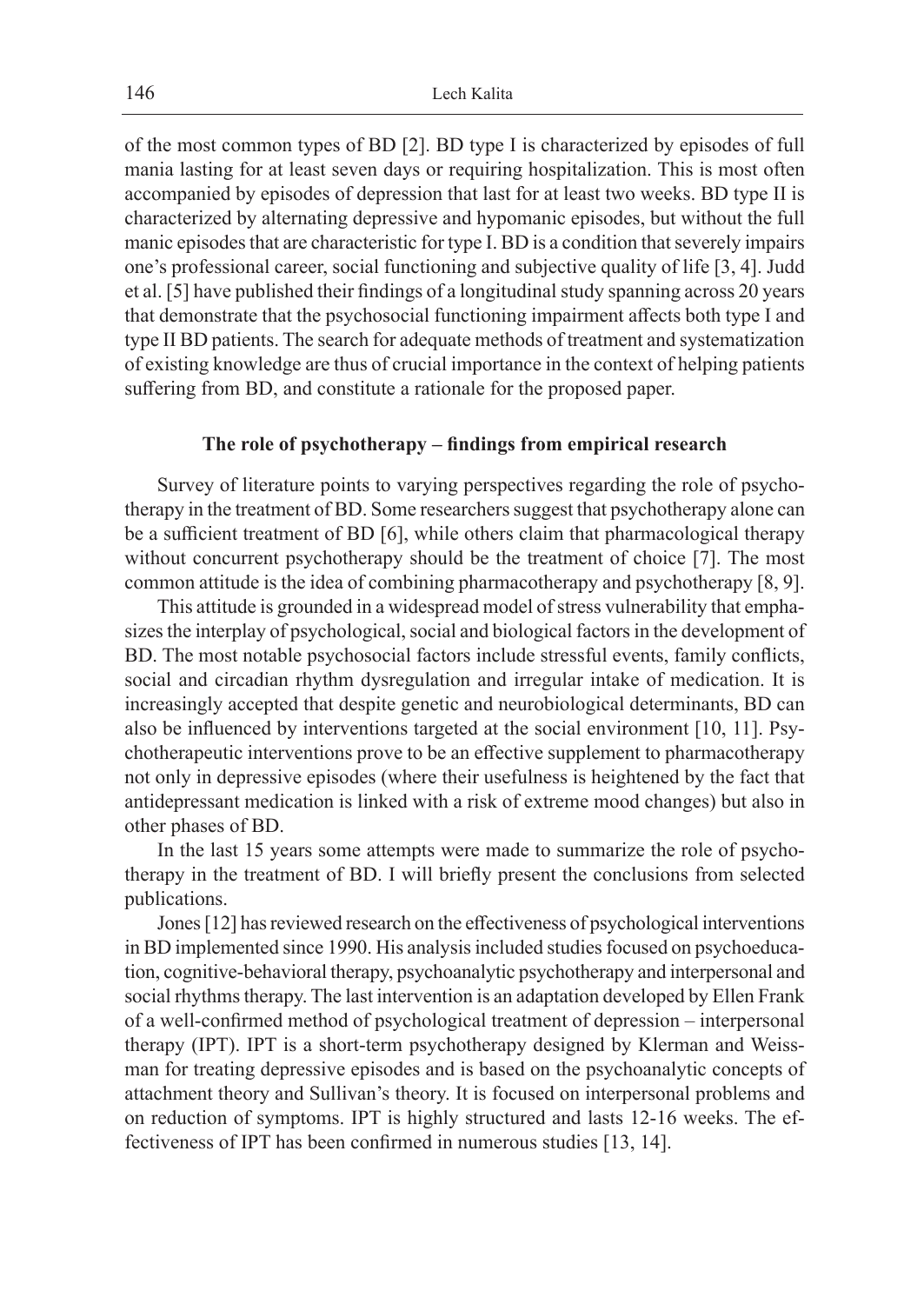General conclusions from Jones' review suggest that various psychological treatments are beneficial for patients suffering from BD. Nevertheless, Jones underlines weaknesses in methodology of the reviewed studies which might account for overly optimistic estimations regarding the effects of psychotherapy. He stresses the necessity of designing research projects with more rigorous methods and underscores the role of clear theoretical models of BD on which projects are founded. Jones points out the necessity of precisely identifying crucial aspects of psychotherapy in each phase of BD [12].

Swartz and Swanson [15] have formulated several conclusions on the basis of review of 35 publications that were dedicated to research on the effectiveness of psychotherapy in the treatment of BD. The results of 28 studies conducted in randomized, clinical control trials in groups of BD patients were included in the review. They suggest that pharmacological treatment without accompanying psychological interventions leads to more frequent relapses, less frequent remissions, chronic persistence of symptoms and psychosocial disability. On the basis of gathered results, Swartz and Swanson conclude that psychotherapies tailored specifically to BD constitute one of the key forms of treatment of this illness. They point to the reliable, repeated evidence that the combination of psychotherapy and pharmacological treatment leads to better effects than pharmacological treatment alone: both in symptomatology and in preventing relapses. Swartz and Swanson [15] included in their review studies which employed cognitive-behavioral therapy, family therapy and the above-discussed interpersonal and social rhythms therapy.

Miklowitz et al. [16] have studied the effectiveness of psychosocial interventions and psychotherapy in the treatment of BD as a part of the American Systematic Treatment Enhancement Program for Bipolar Disorder (STEP-BP). In broadest terms, they suggest that patients who are receiving pharmacological treatment achieve more lasting and faster improvement of health if the pharmacotherapy is accompanied by intensive psychotherapy. The research project included a group of 293 patients diagnosed with BD; some were offered a short-term psychoeducation program, while others participated in an intensive, 9-month psychotherapy in 3 modalities (cognitive-behavioral, family therapy and interpersonal therapy). All participants concurrently received pharmacological treatment. In 12 months, 64% of patients who participated in intensive psychotherapy significantly improved, compared to 52% of patients who participated in psychoeducation. The psychotherapy patients improved on average 110 days faster than patients in the psychoeducation program. After more than one year since the start of the study, the beneficial effects were maintained in the "psychotherapeutic" group 1.5 times more frequently than in the "psychoeducational" group. No significant differences were noted between the three psychotherapy modalities.

Generally speaking, the effectiveness of cognitive-behavioral interventions in facilitating the outcome of treatment and preventing relapses of BD is relatively well documented [17-19]. In contrast, there is an insufficient number of publications and research projects focused on psychoanalytic or psychodynamic treatment of BD. One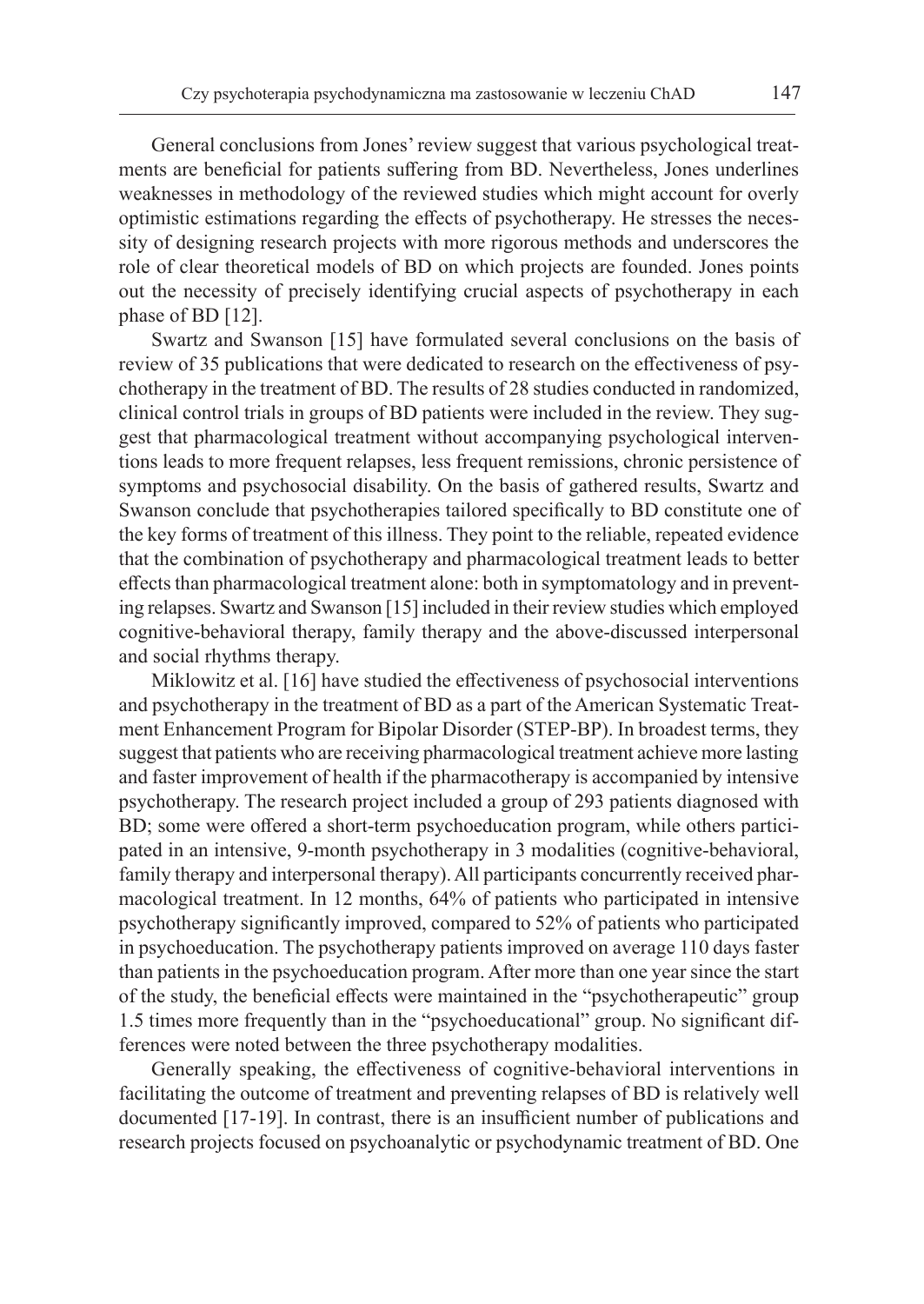notable exception is the interpersonal therapy and its derivative, interpersonal and social rhythms therapy, which on the one hand has distinct psychodynamic roots, but on the other hand differs in a few key aspects from what is commonly termed "psychodynamic psychotherapy" [20]. These crucial points include refraining from transference interpretations and limiting the ambition from an aim to change the personality to an aim of coping better with illness understood in medical terms. I will elaborate upon these important differences later.

Gonzalez and Prihoda [21] presented one of few research studies concerning a psychodynamic approach in the treatment of BD. They proved that psychodynamic group therapy led to a clear improvement of symptomatology in 73% patients in the study group, with improvement limited to symptoms of depression. The authors suggest that psychodynamic psychotherapy should be combined with pharmacological treatment in patients suffering from BD. Bush [22] presents a contemporary psychoanalytic approach to treating BD. She suggests that contemporary psychodynamic psychotherapy can contribute to effective treatment of BD patients, if the therapy is focused on transference/countertransference dynamics, support for pharmacological treatment, psychoeducation, daily rhythms stabilization, interpersonal difficulties and reduction of destructive behaviors.

Conclusions drawn from the cited research, remaining in line with current APA guidelines for treating BD, point to the idea that the most crucial aspect of treatment is not as much a specific therapeutic modality, but the intensity of psychotherapy [16], coexistence of pharmacological treatment [9], and tailoring interventions to the particular clinical picture of BD [15] and grounding them in theoretical understanding of psychological mechanisms involved in BD [12].

#### **Psychodynamic approach to BD: early concepts**

Psychoanalysts have tried to treat patients with bipolar disorder (previously called maniacal-depressive psychosis) early on. In some writings Freud seemed to point to the possibilities of treating this condition [23], while in others he expressed serious doubts about this psychoanalytical treatment approach [24]. Freud perceived BD in light of his theory of depressive disorder (which he called melancholy). Freud saw depression as a pathological refusal of loss: the ego refuses to lose its loved object and thus identifies with it, taking responsibility for the loss and simultaneously punishing itself for it; such internal punishment accounts for the energy loss in depression [23]. In Freud's early theory the episode of mania was seen as a situation in which the emotional energy, imprisoned in melancholic suffering, can be suddenly freed due to recognition of loss of the object. In later writings Freud developed an alternative concept of mania as a temporary escape from the ego ideal (the concept of ego ideal stems from structural theory and describes an unattainable, idealized version of ourselves, which – when made conscious – delivers a narcissistic blow) [25]. In spite of the usefulness of Freud's ideas regarding depression (melancholia), which find evidence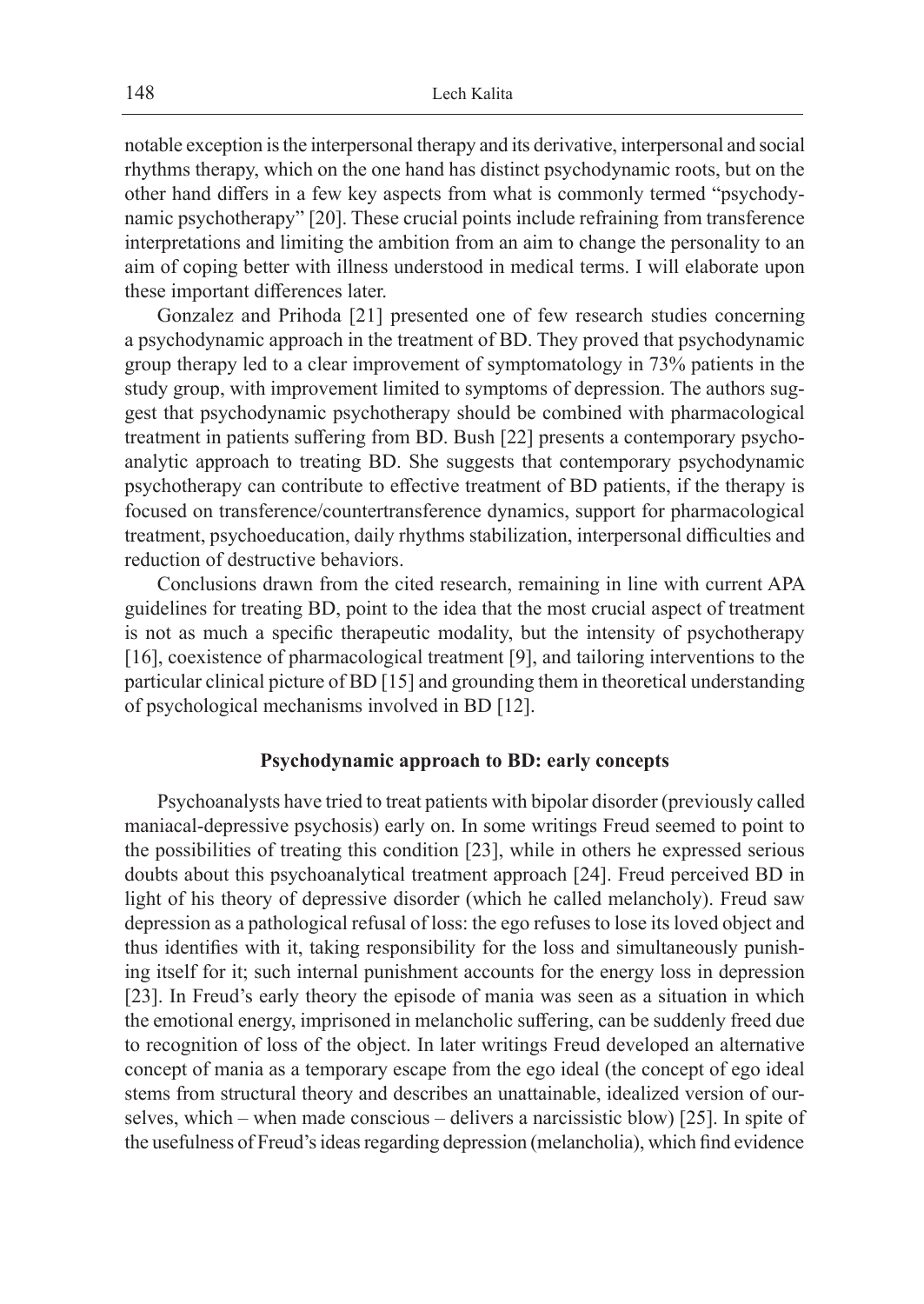in recent research on the effectiveness of psychoanalytic treatment of depression [26], Freud's formulations about mania seem to have failed the test of time, probably due to their relatively small practical usefulness: the insight formulated on the basis of these concepts does not result in improvement in BD patients.

Abraham [27, 28] developed his ideas on manic-depressive psychosis simultaneously to Freud. He suggested that in manic states the ego might free itself from the boundaries of the superego by merging with it. It seems that this idea might hold some practical usefulness when translated from a somewhat archaic language of psychoanalytic structural theory: if we assume that self-denigrating delusions in severe depression, accounting for a psychotic aspect of depressive disorder in some cases, might be seen as a derivative of a "strict superego," then we might perhaps suppose that maniacal states bear some resemblance to the "psychotic superego," because they also are founded upon a delusional background.

Ideas of Klein [29] and Segal [30] also occupy an important place among classic psychoanalytical theories of maniacal states. Klein [29] includes maniacal states as a part of her original conception of experiencing depressive states. She describes the depressive state as a situation in which beloved, good objects are threatened by something that comes from within a person. When one feels a painful awareness of the inability to protect the loved object from destructiveness, the result is a state of severe depression and despair. Klein claims that suffering from these depressive feelings can lead to reparation and restoration of a more integrated and safer internal world. Failure in recognizing and working through one's destructiveness toward the object has severe consequences, as it forms the basis of maniacal pathology, which consists of an omnipotent denial of reality, feelings of control, triumph and contempt. Segal [30] elaborated upon the dimension of control intrinsic to the so-called "maniacal reparation."

The contemporary usefulness of the above-mentioned classic psychoanalytic theories in psychotherapy of BD seems to be at best disputable. On the one hand – Freud's ideas, more notably regarding depression, and the concepts developed by Klein and her followers, form a consistent theoretical system that gives a psychotherapist a foundation for understanding the psychology of patients suffering from BD. This positive aspect of the psychoanalytic theory concerning BD was taken up by Solimano and Manfredi [31]. Koutsoukos and Angelopoulos [32] take a step further and suggest that an analogy can be drawn between Freud's "hydraulic" metaphor and contemporary psychiatric knowledge by underlining linkage between "the homeostatic model implicit in Freud's psychodynamics and most neuroamine deficit/ excess theories and the oscillatory model of exaggerated biological rhythms" [32, p. 2]. On the other hand – clinical practice based on classic psychoanalytic technique that includes attaining insight by transference interpretations and making unconscious content conscious did not bring expected improvement. From the perspective of contemporary knowledge, attention can be brought to the fact that an attempt to make use of the therapeutic impact of a patient's insight into his or her feelings was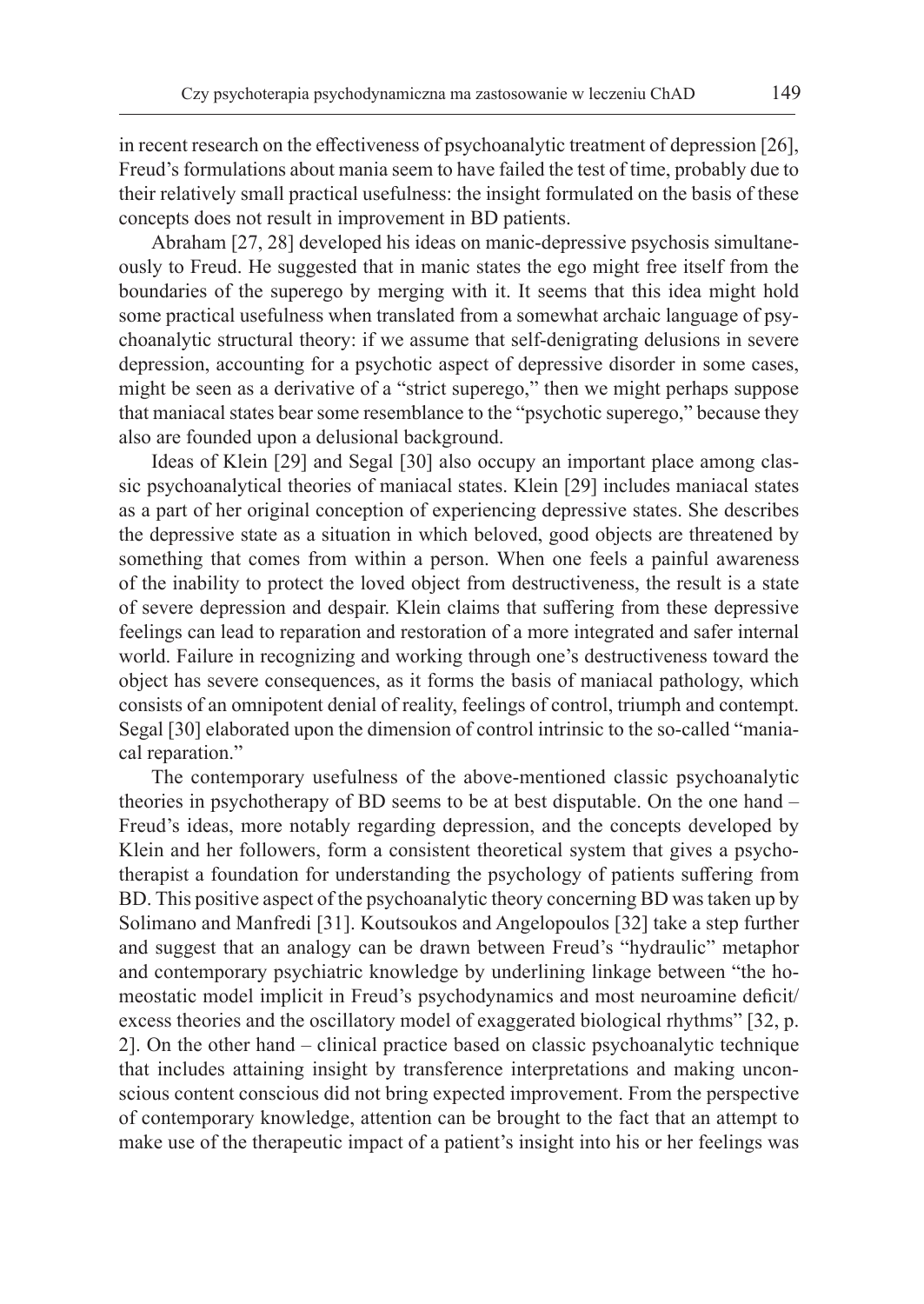doomed to failure when applied to a group of patients whose illness by definition is characterized by severe difficulties in attaining insight [33]. By the middle of the past century, Fromm-Reichmann and her co-workers [34, 35] agreed that psychoanalytic therapy "was not generally successful with the manic-depressive" [34, p. 158]. The very limited role of insight in the psychotherapy of patients suffering from BD can be illustrated by a short clinical vignette:

*Mr. A, a patient in his 40s, started twice-weekly psychotherapy as suggested by his doctor, right after leaving the psychiatric ward. He was admitted to the hospital in an episode of mania. Mr. A's psychotherapy was conducted in a standard psychoanalytic manner, with a central role of insight and transference interpretations. His maniacal episode had started after he returned from a long foreign professional contract, covering a couple of years, and after he underwent a tough divorce. In initial sessions Mr. A eagerly spoke about the home he had grown up in, feeling unappreciated by his parents, about loss of parental love and about his feeling of loneliness and low self-worth. In further sessions he started presenting detailed stories from his foreign professional career and complaints about his ex-wife. He was indifferent toward comments that were aimed at linking his mental state with past experiences from his childhood and with his present marital difficulties. He was equally indifferent toward attempts to explore the transference relationship. In numerous therapeutic sessions he repeated the same stories over and over again. His overall functioning improved slightly, which was likely related to the regular intake of prescribed medication; however, from the perspective of developing understanding of himself or gaining insight into his experiences, the therapy of the patient made very little progress over the span of many months in spite of Mr. A's regular attendance.*

## **Psychoanalytic treatment of psychotic states: a new perspective on BD**

In light of the ideas presented above, it might perhaps be concluded that psychoanalysis has nothing to offer to BD patients except a consistent theory which allows for understanding possible psychological links between experiencing depressive and maniacal states, but nevertheless remains unusable in psychotherapy due to the patient's limited ability to make use of insight in this condition. However, such a conclusion would neglect the input of psychoanalysis – more so contemporary psychoanalysis – in the understanding and therapy of psychotic states, especially in the context of a psychotic aspect of BD. Goodwin and Jamison [36] conducted a meta-analysis of 33 studies to find that 61% of patients suffering from BD experience psychotic symptoms. These are obvious phenomena in full-blown mania, but may also occur in hypomania and in severe depression.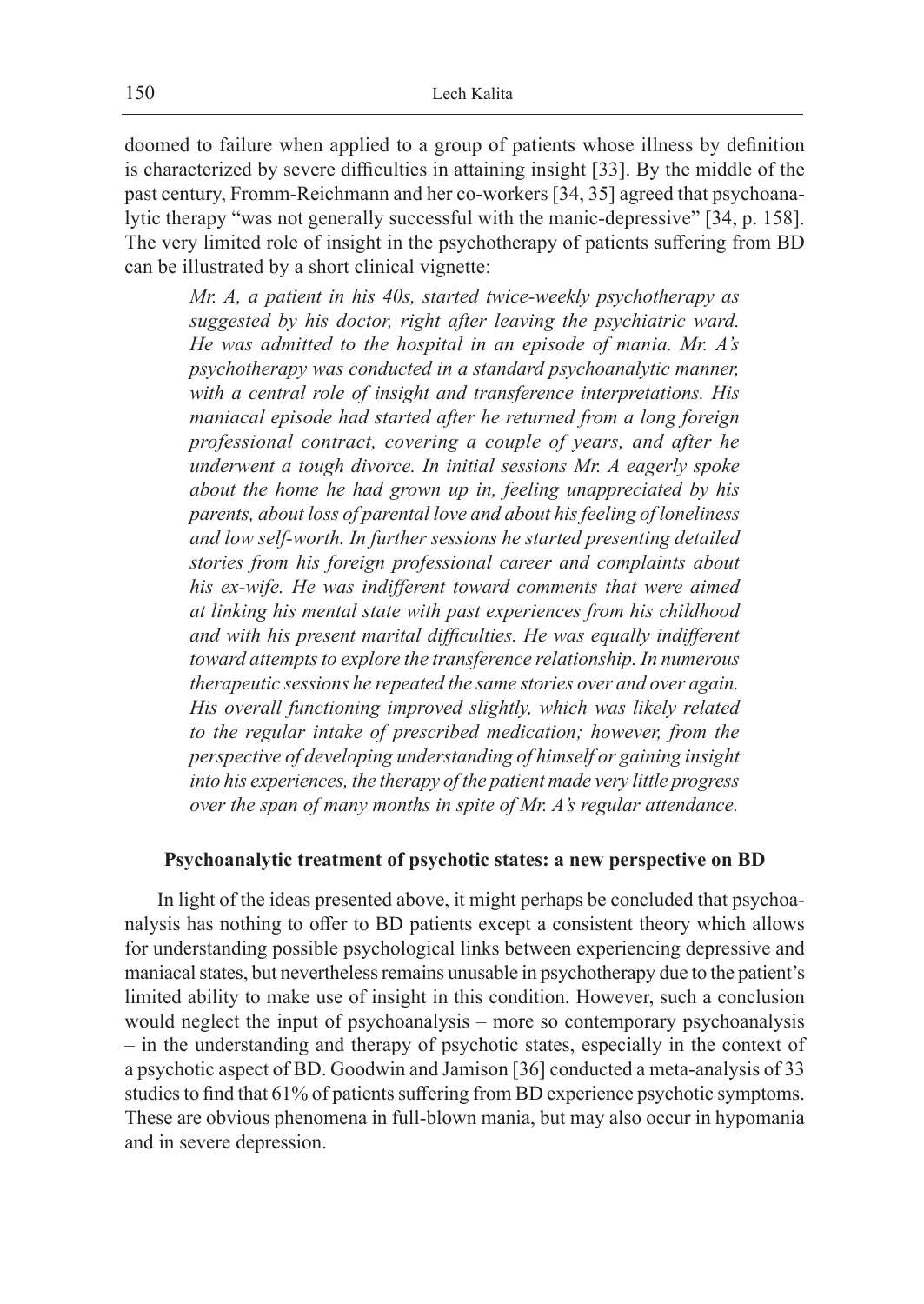It seems that focusing on a psychotic aspect of BD opens up a new perspective in which psychoanalysis can offer valuable methods of treatment. Psychoanalytic and psychiatric outlook on BD treatment parted ways in the early XX century with differing approaches of Kraepelin and Freud regarding the genesis of mental disorders: Freud [25] emphasized the role of suppression of needs (i.e., dynamic unconsciousness), while Kraepelin [37] underlined the role of biology. Contemporary representatives of the psychoanalytic approach take into consideration both aspects of mental illness when treating patients: a biologic foundation of psychotic states, which are thus impervious to insight, and a dynamic foundation of non-psychotic states, which are susceptible to traditional psychotherapeutic work. Such an approach allows to include psychodynamic therapies into the pool of helpful psychological interventions, which can be beneficially combined with pharmacotherapy. I will briefly present a few contemporary psychoanalytic concepts, proposed by psychoanalytically trained psychiatrists on the basis of many years of clinical work with psychotic patients, including patients suffering from BD.

British psychiatrist and psychoanalyst with a long-standing experience of treating psychotic patients in the hospital ward, Lucas [38], formulated an idea of understanding psychotic states of the mind which is based on Bion's theory [39]. Bion claimed that the mind of a psychotic patient is split into non-psychotic and psychotic parts. The non-psychotic part is grounded in reality (and able to tolerate frustration), while the psychotic part evades reality through denial and rationalizations (which sustain the delusional system). Due to these mechanisms, the psychotic part of the personality is not affected by insight, as it actively attacks the psychological meaning and substitutes it with action. On this background Lucas [40] formulates a practical understanding of the psychodynamics of bipolar disorder, highlighting the psychotic nature of this illness. He claims that in the depressive phase the patient gradually sinks into a delusion of loss of an ideal object and, in consequence, torments himself with guilt for this loss. In maniacal phase there is, in contrast, an escape into the delusion of being an ideal object or possessing it, which in turn frees the patient from tormenting self-criticism. The limits of material, physical reality make a breakdown of the maniacal phase inevitable, thus effecting another loss of an ideal object and starting another depressive phase. An example of such a sequence can be illustrated by a short description of the situation of Ms. B:

*Ms. B, 20 years old, had started consultations toward beginning psychotherapy while still being on a psychiatric ward. In the first meeting she made an impression of a somewhat confused person, but also appeared to be sincerely worried by her mental condition and looking for help. She had been hospitalized after she ran away from home, for the fourth time in the last year. Those "escapes," as she called them, were full of dangerous behaviors: she had unsafe sex with many partners, moved to live with criminals, and during her last "escape" she was living in a squat; when she felt threatened, she*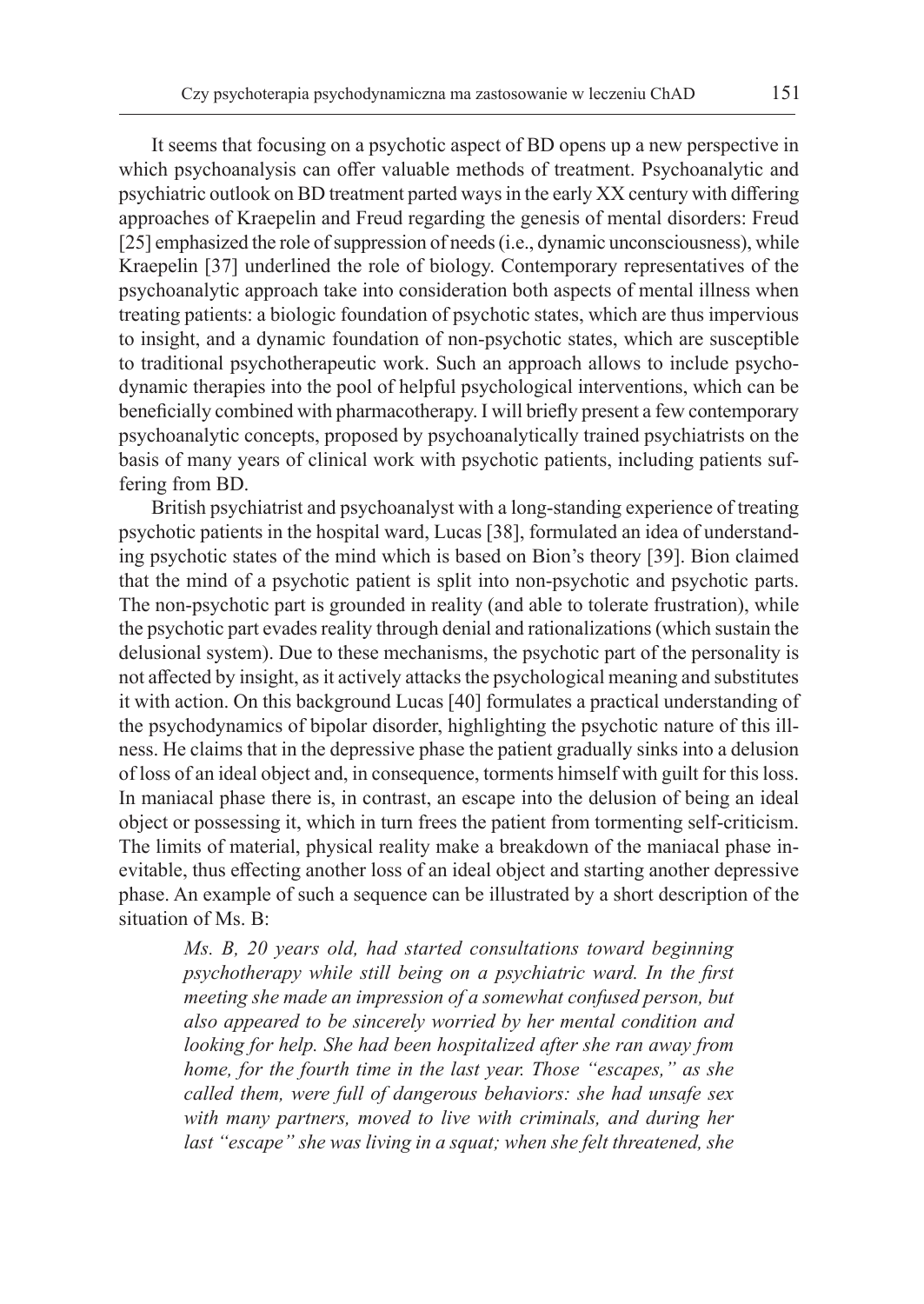*started running from the vacant building and broke her foot. At that point she decided to contact her family and reach for help. She agreed to inpatient treatment at a psychiatric hospital, where an episode of mania in the course of bipolar disorder was diagnosed. During the initial consultation, Ms. B strongly complained about her parents' excessive control. She claimed she had always felt empty, stupid and boring. She said she had nothing interesting inside and she would never achieve anything due to her laziness, slyness and lack of commitment. She added that she was disturbed by her own impulsiveness (more so during the "escapes") and by feelings of worthlessness and emptiness.*

This short example points to every aspect highlighted by Lucas: a tormenting selfcriticism of delusional quality (the patient's firm belief of not being able to achieve anything in spite of various real achievements, like graduating from high school and starting an academic degree); a maniacal "escape" into a delusion of being absolutely self-sufficient; breakdown of the maniacal phase due to pressure from material reality (broken foot); loss of grandiose delusions and return to a depressive phase.

Lucas emphasizes, however, that the insight itself into this dynamic is not sufficient to stop the developing disorder in most cases: "The explosive unwinding continues with a momentum of its own, until all the previously suppressed anger has been spent. (…) The unwinding process, once started, cannot be halted. (…) Major external-life events are not necessarily required to trigger off another cycle. (…) In the case of serious psychotic disorders – such as bipolar disorder – the patient and psychoanalyst are having to deal with an illness that threatens at any time to erupt like a volcano. The therapist has to accept that in spite of his sincere engagement and devotion to analytic work, subsequent breakdowns and hospitalizations are very probable" [40, p. 207]. Lucas postulates that the therapist needs to tune in to the proper "wavelength" to understand the communication of the psychotic part of personality and to strengthen the non-psychotic part of personality during the phases in which it is in the foreground and can be worked with. He also stresses that psychoanalytic therapists rarely perceive depression as a psychotic condition – working with bipolar patients clearly shows that the depressive phases of mood are not a reaction to external events, but rather a consequence of withdrawal and preoccupation with a delusional world of fantasies [40].

Evans [41], with reference to Lucas' formulations, points out that even in the case of severe psychotic problems the non-psychotic part of personality has to face real life problems. This is a worthwhile remark, as it might suggest a possible direction of psychological work with psychotic states: to support the non-psychotic part of personality in everyday functioning and in recognizing reality in spite of a destructive effect of the psychotic part.

An Italian psychiatrist and psychoanalyst, Lombardi [42], suggests that important changes in the technique of psychotherapy of psychotic states should be introduced. He builds this view upon the theories of Bion and Matte Blanco. Lombardi stresses that psychotic states are linked with an intense flow of unrepressed unconscious con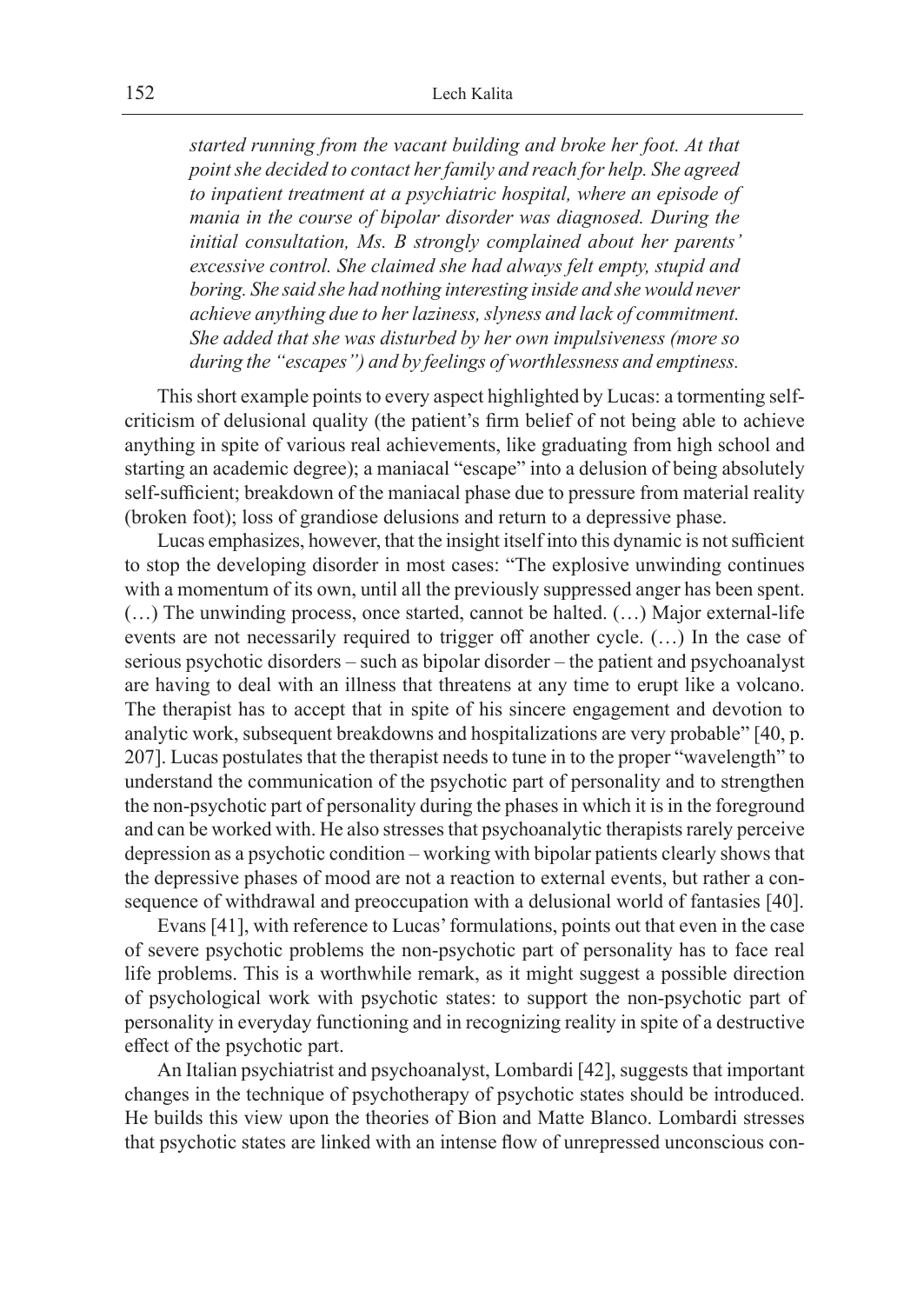tent, i.e., raw emotional content without any cognitive working through. Due to this rationale, Lombardi suggests that when working with psychotic states, interventions based on insight (transference interpretations and reconstruction of the past) can be moved to the background, while the main focus can be placed on supporting the patient's contact with reality: his ability to recognize and experience his own emotions and strengthening connections between the body and mind.

In simplification, the method of working with difficult patients proposed by Lombardi is based on supporting the ability to think about experienced sensations, while maintaining a dynamic oscillation between thinking and feeling. Lombardi states that: "A psychoanalytic focus on the internal experience helps the subject emerge from an undifferentiated internal turmoil, as he develops the capacity for representation of this sensorial turmoil and the ability to differentiate his own feelings internally. This working through is accomplished jointly with the exploration of the internal layout and unconscious theories that influence and regulate the patient's body-mind relationship" [43, p. 884]. Lombardi concludes that since it is the flow on the (vertical) body-mind axis that is disturbed, therapists should concentrate on this area instead of the (horizontal) patient-analyst axis – this is why he suggests that the role of transference interpretations should be limited. If patients in psychotic states are confused, overwhelmed and lost not due to the psychological content they are trying to contain (this would be the realm of a dynamic unconsciousness, suppressed content that can be affected via insight), but rather due to lack of the ability to contain, the psychological work should concentrate on restoring the ability to contain (which means, in simplified terms, the ability to think about feelings). The following is an example of a psychodynamic clinical work based upon Lombardi's formulations:

*When C., a 16-year-old boy, was still hospitalized, his mother reached for psychotherapeutic help for the son. He was admitted to the ward with an acute episode of mania. During the episode C. got involved with increasingly chaotic new relationships, including sexual ones, and became increasingly irritable and aggressive; he also started abusing alcohol and illegal drugs. The episode reached its climax when C., overwhelmed by persecutory delusions, tried to shoot his cousin with a hunting crossbow during a conflict. After a three-month hospitalization, I managed to see C. for just a few sessions, during which he confirmed that he needs help, but his mood had already reached the point of severe clinical depression. He complained that return to school is an unbearable humiliation for him. After three meetings we agreed that C. needs another hospitalization, due to a severe episode of depression this time. We arranged to start psychotherapy right after C. left the hospital.*

*In the meantime, I gathered information about the family background. C.'s father had also been diagnosed with and treated for BD. The patient's parents divorced some years earlier in a heated conflict*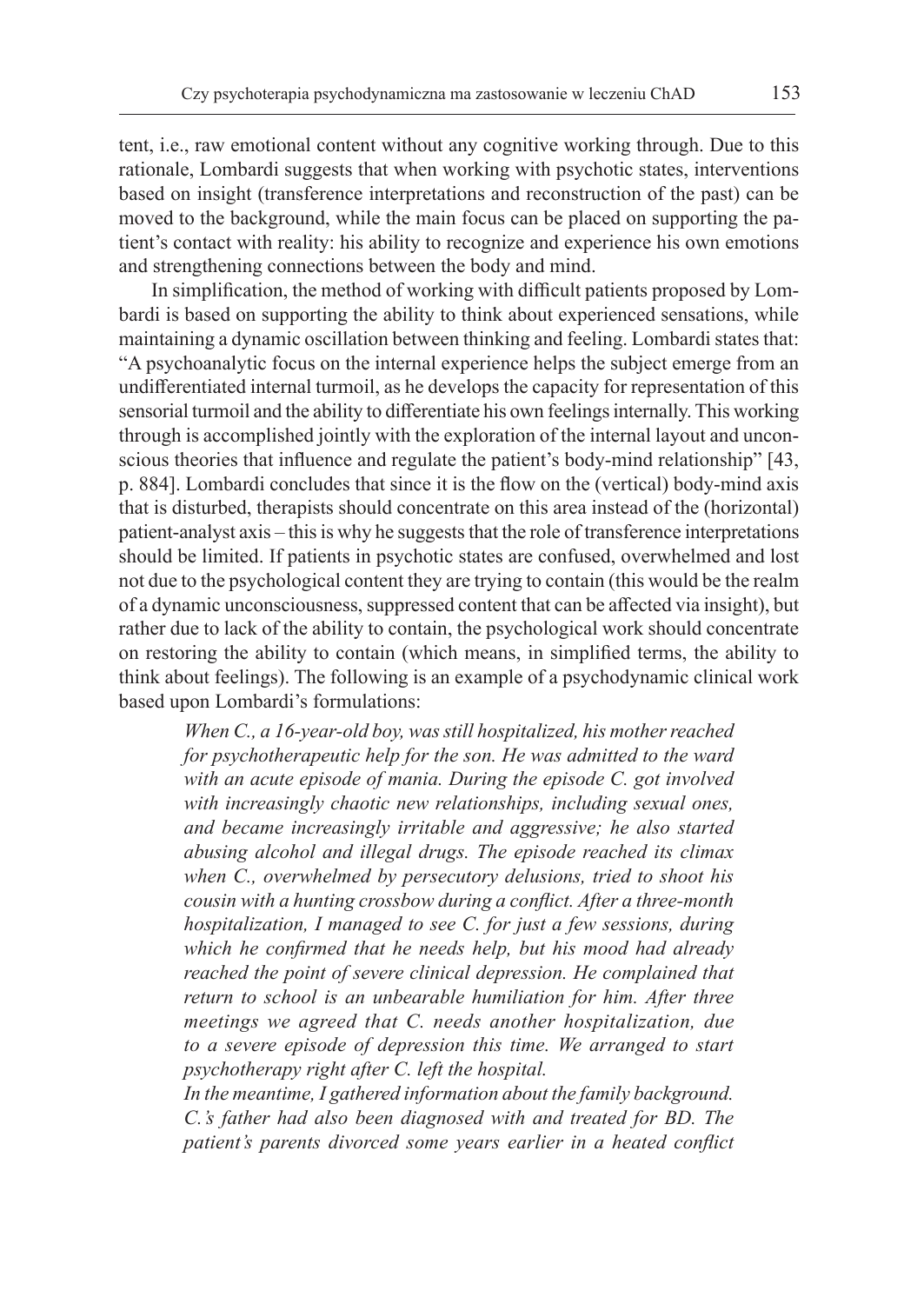*and were still involved in lawsuits over financial issues. C.'s older sister was also diagnosed with BD. The patient's first episode of mania occurred a year before I met him; at that time, he was treated in a day ward and in an outpatient clinic. However, a traditional psychodynamic approach offered in these clinics did not bring improvement. C. complained that he couldn't find a common language with the therapists, who, as he claimed, "were silent most of the time" and tried to impose their psychological theories on him. His second episode of mania – the one already described – began when he was attending psychotherapy in the day ward. Before the first episode of the illness, C. was a good and popular student, who led an active social life.*

*In the first phase of psychotherapy C. presented autoaggressive behaviors – he cut his arms and neck with a razor. I decided on a very simple intervention: I attempted to point out to him that he is expressing his anger, which he and his family found difficult to recognize, as it was instantly associated with his illness. Thanks to such interventions C. managed to gain control over his autoaggressive behavior and to bring it to a stop in just a few weeks. This preliminary intervention exemplifies a therapeutic stance which I adopted in work with C. I decided to focus on helping C. to recognize his own emotions, as he often found himself confused by pressing emotions after devastating episodes of mania. I decided not to introduce transference interpretations and I tried to keep a conversation alive and active, bearing in mind the course of the patient's former psychotherapies. Gradually we were able to work out an alliance based on C.'s trust that I indeed want to support him in achieving his own goals: an independence and sense of competency at least on the same level as before the first episode of mania. It was a difficult task, more so because of the family's attitude. The patient perceived his family, undoubtedly very supportive and caring in the face of his chaotic behavior, as humiliating and controlling.*

*Three fundamental topics in C.'s therapy were the problem of understanding his impulses, increasing isolation, and substance abuse. Aggressive and sexual impulses, natural in adolescence, in C.'s experience had become linked with his illness, and thus he was afraid to use them in any degree; he felt that he can make use of them only in excessive manner. This led him to withdraw from almost all social relationships, with an exception of a few friends from the neighborhood with whom he drank beer and smoked weed. Substance abuse soon became a problem for C. – not as much due to the risk of*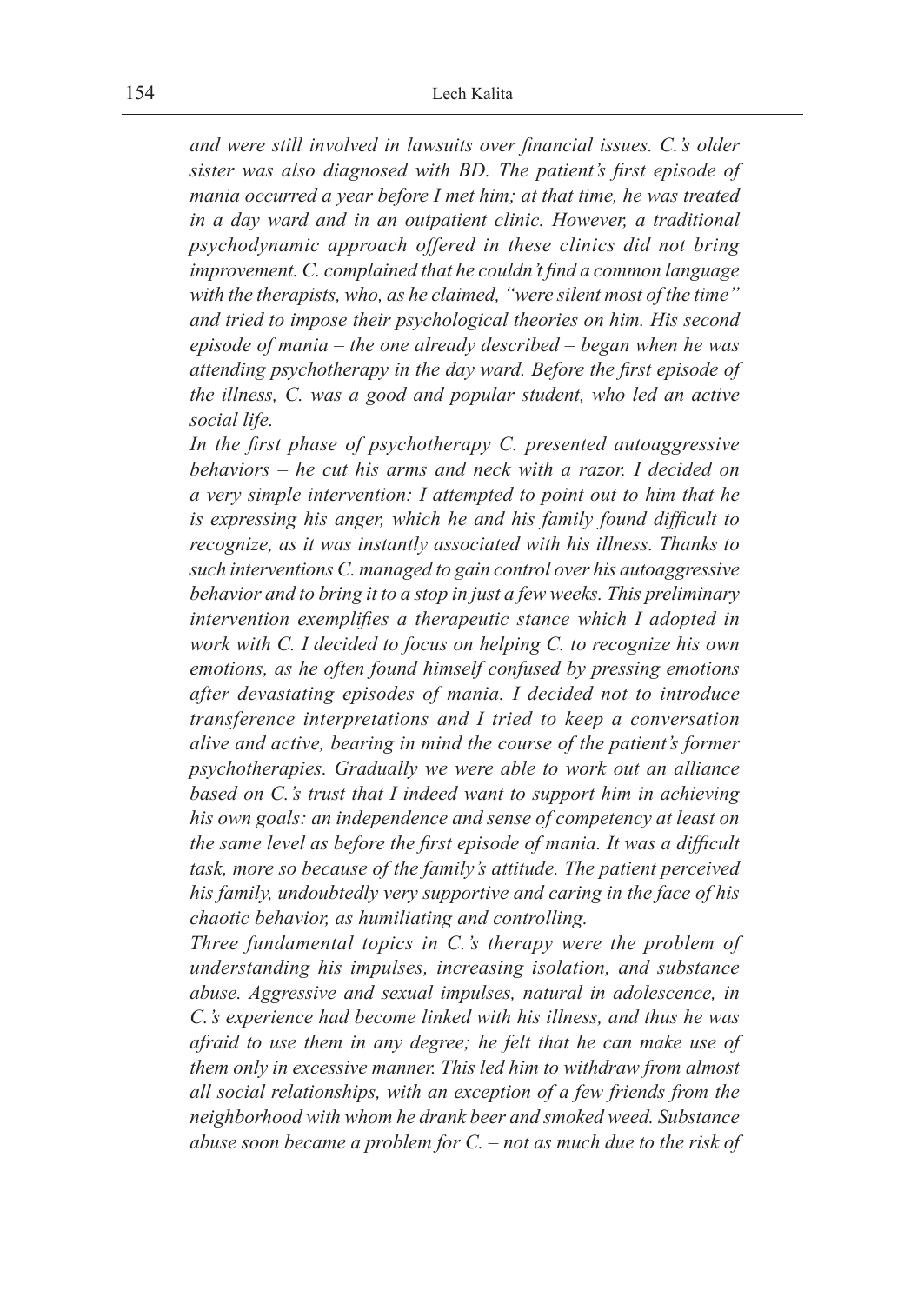*addiction, as due to the fact that substance abuse substituted every other live experience.*

*The therapy has lasted for 18 months and is still ongoing. Further hospitalizations have been prevented in spite of the patient's severe problems. His inability to function at school led to intermittent phases of individual education and returning to school. C. struggles to understand his impulses and emotional states: in better periods he makes some constructive attempts, for example, to engage in sexual relationships, but in worse periods he reacts anxiously toward these constructive attempts, for example, with hypochondriac fear of sexually transferred infections. Similarly, he intermittently tries to use his aggression constructively, in service of more independent everyday functioning, but after awhile reacts with resignation and total submission to his mother. From time to time C. resorts to substance use, but this is a counterproductive solution, as it deepens his isolation and apathy. Thanks to psychotherapy, C. is able to maintain a relatively stable rhythm of functioning. He stopped interfering with his prescribed pharmacotherapy (he used to claim that by giving him prescribed drugs, especially mood stabilizers, his mother is controlling and hostile toward him) and he clearly cut down on illegal drugs and alcohol, which he uses only occasionally. At this time the main point of focus in psychotherapy is an attempt to support C. in engaging in interpersonal relationships: both via discussing his emotions stirred by contact with others, and by his parallel involvement in cognitive interpersonal training, led by another colleague on my request. Another crucial issue in psychotherapy is supporting C. in better contact with his body as a fundamental area of keeping in touch with reality: this includes both basic self-care (work on his obesity and hygiene) and feeling more freedom in a sexual body. Traditional transference interpretations and reconstruction of the past are definitely put in the background of C.'s therapy.*

De Masi [44], a psychiatrist and psychoanalyst, in his book devoted to the psychotherapy of psychoses formulates a distinction between two types of unconscious. The first type is a dynamic unconscious, which consists of content that could properly be termed preconscious, as it is relatively close to consciousness, since the content has been repressed due to its conflict with other content. This type of unconscious plays a central role in the classic psychoanalytic technique, invented and described by Freud [25]. Along the dynamic unconscious, De Masi distinguishes another type of unconscious, which he terms an emotional-receptive unconscious. This latter form of unconscious consists of content that we have not yet became aware of; Bion [39] can be distinguished as an author whose work is most significantly linked with this type of unconscious. De Masi claims that psychotic disturbances are connected with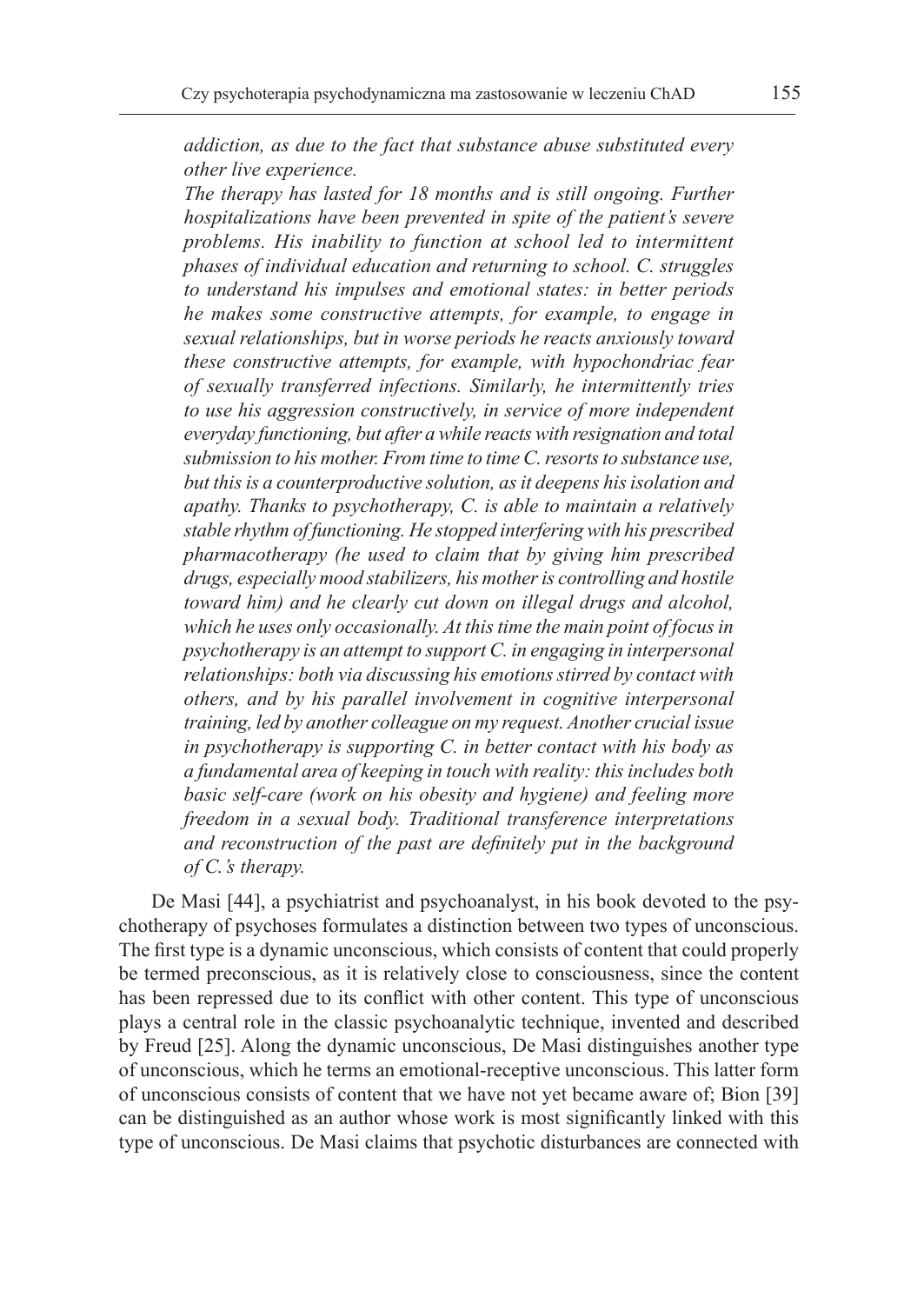a defective functioning of the emotional-receptive unconscious and thus suggests that reconstruction of the past and transference interpretations (techniques proper for work with the dynamic unconscious) should be supplemented by active counteraction of withdrawal from reality and by looking for emotional transformations characteristic for psychosis and responsible for pathological psychotic constructions. De Masi firmly highlights the role of withdrawal of psychotic patients into a delusional, inner world, as he understands this process as a "core of psychotherapy of psychoses" [44, p.227]. He stresses that people who develop psychoses in adulthood had been prone to withdrawal into a fantasy world since early childhood – this factor prevents them from learning from emotional experience and plays a role in developing a psychotic part of personality. A withdrawal into psychosis is an addictive state, as it results in an illusory feeling of omnipotence and in a strong false belief in being able to shape the world accordingly to one's wishes and needs. In bipolar disorder both maniacal and severe depressive phases are dependent on withdrawal into fantasies: in severe depression the fantasies revolve around struggles with an omnipotent, strict, punitive internal object, while in episodes of mania the patient withdraws into fantasies in which he identifies himself with an omnipotent object, with a resulting feeling of self-confidence, omniscience, omnipotence and full control over reality.

I will present another brief example to illustrate the role of withdrawal as one of the crucial mechanisms that fuel the psychotic part of the mind.

*Mr. D started psychotherapy when he was 31 years old, right after breaking up with his girlfriend. He had been on antidepressive pharmacological treatment for many years, but it was not enough to prevent the breakdown. He was considering hospitalization, but after consulting his psychiatrist he decided to start psychotherapy. During the course of analytic psychotherapy, Mr. D experienced a hypomania episode with a very brief hospitalization; he was diagnosed with BD, and the pharmacotherapy based on antidepressants was replaced with lithium monotherapy. Mr. D's psychotherapy turned out to be very*  long, spanning over 9 years, with twice weekly sessions. The patient *achieved a lasting remission of depressive and maniacal symptoms and a significant improvement in the ability to cope with life tasks (work, intimate relationship, new apartment).*

*Since his childhood Mr. D spent a lot of time alone, reading books and day-dreaming about fascinating adventures. He remembered his parents as very strict and controlling. He felt they never had any interest in his thoughts and focused only on him fulfilling their expectations. In his experience they were a "two-headed dragon," with the mother being a "vigilant head" and the father a "fire-breathing head." Mr. D's father used to beat him as a punishment. When Mr. D was a teenager, in several instances his father hit him hard in the face with his fist. After these violent interactions, Mr. D used to look*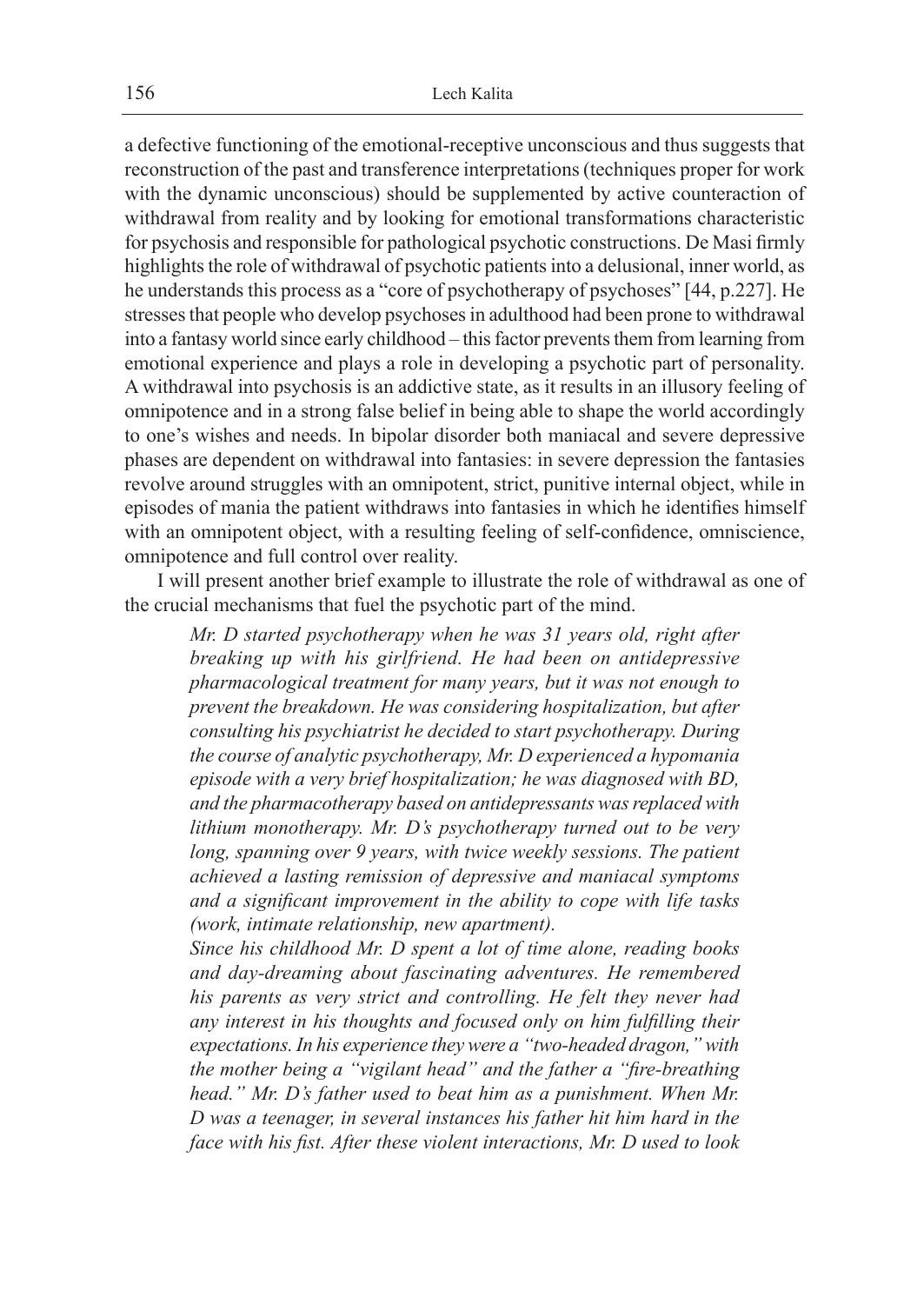*outside the window and pretend he does not exist. His conflicts with his parents most often revolved around his education. The parents used to say he is "distracting himself" with interests other than school and pressured him to focus only on school education, even though he always had good grades. In high school Mr. D felt more and more depressed and helpless; he consulted a psychiatrist, was diagnosed with severe depression and had a brief hospitalization. The improvement of his mental state was significant but temporary. A year after his first hospitalization, Mr. D attempted suicide as a solution to the fear of conflicts with his father. He was hospitalized again and the improvement once again proved to be only temporary. A paralyzing depression continued to torment Mr. D throughout the following years. He started university three times, with only the third attempt motivated by his interests, not his parents', but each time he dropped out after a couple of months. He could not study, as he found himself petrified by anxiety of upcoming exams; he also kept his failures a secret from his family and tried to keep himself busy with various abstract or technical ideas not related to his studies. Despite chronic depression Mr. D was able to learn computer programming, which allowed him to find a job and live on his own. He said that moving out from his parents' house (to the apartment they bought him) was his only life achievement. He noted that he felt enormous relief when he left the cave of the two-headed dragon, but was unable to build anything on this success. After work he spent his days staring at the computer screen, absent-mindedly browsing random Wikipedia pages. He had tried to build relationships with women, but each time he felt he wasn't good enough and it was an exhausting experience. The women, discouraged by his passivity, would leave. He used to say that his life is organized around "the rule of three A's: apathy, abnegation, alienation."*

#### **An actualization of the therapeutic technique in psychodynamic treatment of BD**

On the basis of the literature of the mentioned authors and in reference to the cited research in the first part of the paper, an actualized technique of psychodynamic work can be suggested, taking into account the psychotic part of personality in the functioning of patients suffering from BD. The most important changes in the technique would be: a central role of supporting better contact with emotional and material reality; a strengthening of the non-psychotic part of the mind by enhancing an awareness of the patient's own feelings, wishes and needs, including the role of the body; recognizing the psychotic part of the mind and its mechanisms; careful and limited use of recon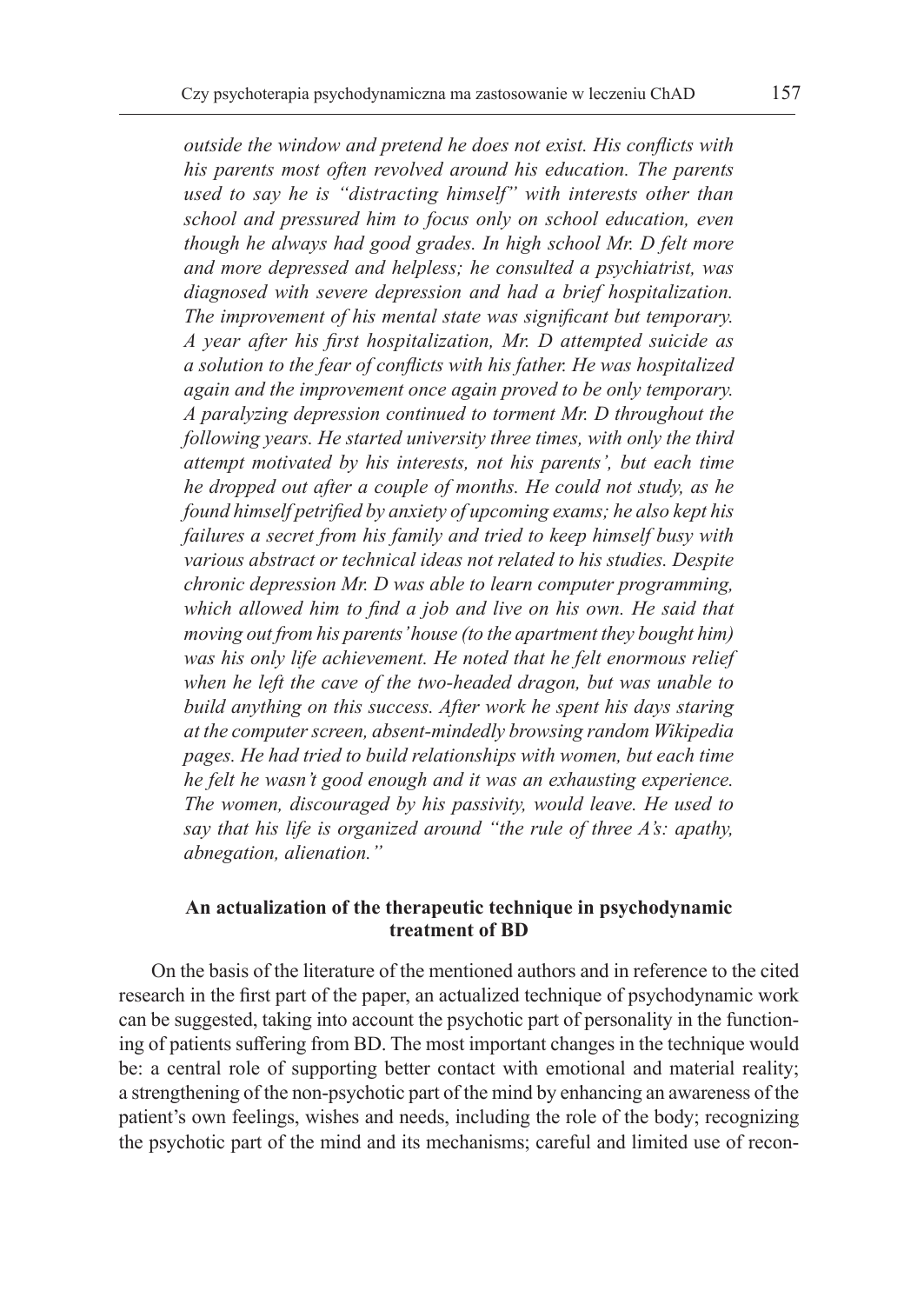structive and transference interpretations; an active and engaged stance of the therapist; and an attitude of humility and acceptance toward an internal autonomy of psychotic disturbance. Understanding the dynamic of phase change may serve the therapist, but one should not expect that insight into this dynamic will heal the patient. Crucial themes specific to the psychotherapy of bipolar patients include solving interpersonal difficulties and reduction of destructive behavior, pharmacological support, elements of psychoeducation and focus on stabilizing daily rhythms of activity and sleep. Supporting the patient's better contact with external reality includes highlighting his progressive, constructive, autonomous behavior and developing his self-sufficience [42]. It should be noted that a progressive and supportive approach does not necessarily mean lesser intensity or superficial treatment. Moreover, the cited contemporary authors, along with other psychoanalytically oriented psychiatrists [38, 40-45], point to the importance of cooperation between professionals (psychiatrists, psychotherapists, social workers) and of including patients' families in the treatment process.

It seems that psychodynamic or psychoanalytic psychotherapy reframed in such a way described above bears resemblance in some aspects to interpersonal therapy (and interpersonal and social rhythms therapy), mentioned earlier in this paper. These similarities are most notably: placing transference interpretations in the background, focus on interpersonal themes, a more active role of the psychotherapist and inclusion of the stabilizing role of good grounding in external reality. Interpersonal therapy remains a highly structured and time-limited approach, while the presented suggestions regarding the technique of work can also be implemented in more elastic and long-term psychodynamic/psychoanalytic treatments.

I will present a longer and more detailed example of a treatment in which the actualization of therapeutic technique in line with these suggestions led to a significant improvement in functioning of a bipolar patient whose acute episodes of mania in the course of BD put her at risk of chronic professional and social disability.

*Ms. E started psychotherapy when she was 23 years old. In the prior year she had experienced six episodes of mania, she was moving around the country and was briefly hospitalized after each episode. Participation in on-going psychotherapy was one of the conditions her parents gave her, when they allowed her to move back into their house. Ms. E wasn't explicitly against the psychotherapy and accepted the condition with indifference, although she expressed serious doubts whether psychotherapy can help her. Nevertheless, she was very scared with the course her life took in the recent year.*

*Ms. E's external appearance expressed her withdrawal and confusion. It looked as if she put on some random pieces of clothing, without any consistency regarding colors or style. Her body was stiff and mannequin-like and Ms. E seemed to have little connection to her body. She was verbally coherent and eloquent, but totally devoid of spontaneity. She answered every question and when asked to elaborate*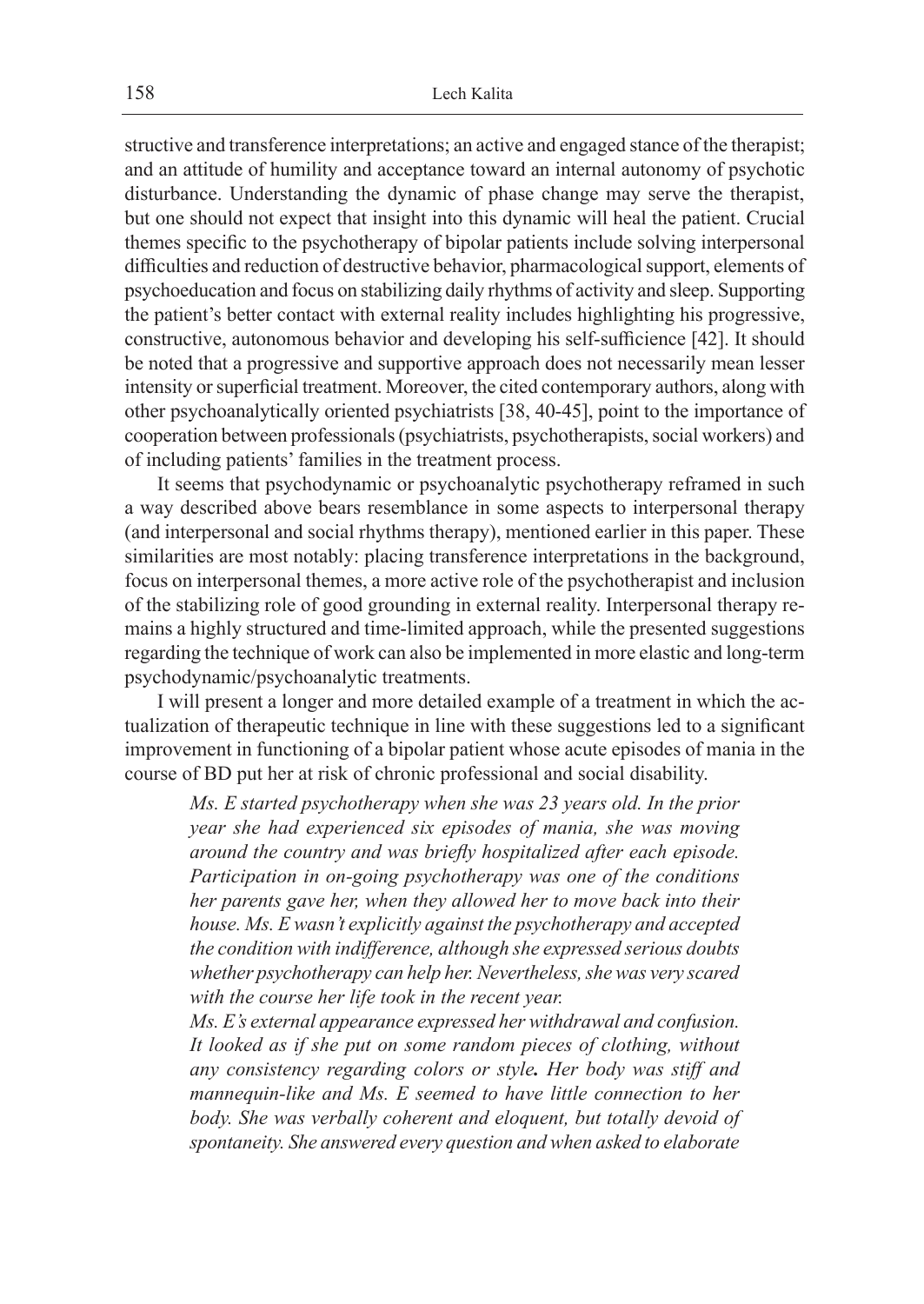*– spoke another couple of sentences, but she did it an automatic way, like she was playing recordings.*

*Until the first episode of mania Ms. E was studying in another city, working part-time and living with her fiancé in a rented apartment. After a sudden quarrel she threw her fiancé out and only a couple of hours later started an affair with a random outlander. She decided to move in with him, but when he left her for a few minutes in the bar, she met another man and decided this is the one she should be in a relationship with. Ms. E couldn't remember precisely what happened next, but after a few days her parents visited her, alarmed by her concerned fiancé. They were terrified by her state and brought her immediately to the hospital. This incident started a series of six subsequent episodes of mania occurring intermittently with short hospitalizations. Ms. E dropped out of university, lost her job and started traveling around the country to visit various men. One of them turned out to be a mobster, another stole a substantial sum of money from her and the last one beat and raped her. Ms. E remembered those episodes as a chaotic combination of confused facts, which typically concluded with her parents' intervention, as they were able to find her and put her in the hospital against her will. The last hospitalization, however, was with Ms. E's consent, as she felt extremely threatened after the assault and rape and reported to the hospital herself. Her parents agreed to take her home after she had left the hospital and to take care of her until she would be ready to resume her studies.*

*Ms. E remembered her childhood as one dominated by controlling and overprotective parents. As a child, Ms. E felt that her parents wanted to know everything about all aspects of her life. She felt their attitude expressed concern, but it was very uncomfortable nonetheless. She had much pleasure in day-dreaming, as this was an activity her parents could not control. Sometimes she would dream of quite uncanny things: as a little girl she wanted to inhabit a mental hospital with various interesting people. When she entered adolescence, she started to look for more active ways of escaping parental control. She spent most of her time out of home and started taking drugs. Her parents intensified their controlling attitude – it turned out that at this point Ms. E had her first, previously unmentioned episode of mania. She was hospitalized for almost half a year and she remembers it as a bad time. Afterward she adopted a compliant attitude toward her parents. She finished high school, started university, had good grades and called her parents every now and then – until the events already described occurred. The beginning of Ms. E's psychotherapy was a difficult experience. The patient, encouraged by me, tried to talk about "everything that*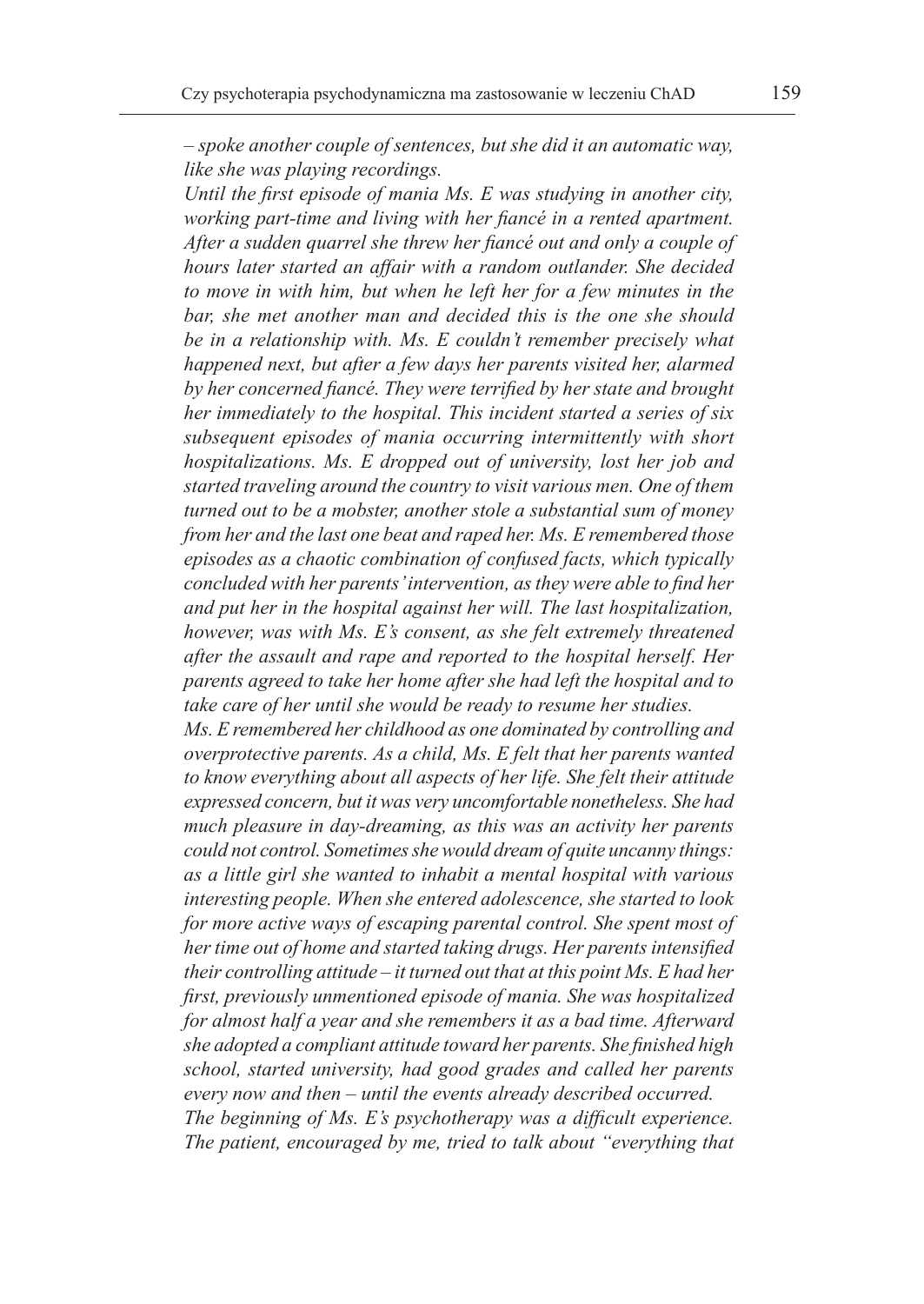*came to her mind"; most of the time she presented emotionless descriptions of external events between the sessions. She was talking in a very flat, unemotional way. Usually I found myself unable to relate meaningfully to these descriptions, as all I could think of were only thoughts as flat as the patient's expression. Sometimes I had tried to formulate a comment, but I had an impression that my interpretations sound very superficial and awkward.*

*This first phase of treatment was conducted according to the classic psychodynamic technique and was based on attempts at formulating insight and on transference interpretations; this technique had encountered the limitations described earlier. A regular session time and a relationship full of good-will and focused on the patient might have served as an unspecific supportive factor, but attempts to make Ms. E aware of a possible repressed psychic dynamic and to point to patterns we were creating in transference proved useless.*

*After 6 months of therapy Ms. E started to sink into severe depression. On the one hand, this made our contact even more problematic, as the patient barely had the energy to speak; while on the other hand, at least some emotional content began to emerge in her utterances, although it concerned very painful emotions. Ms. E looked at her present life with despair. She was absolutely sure she wouldn't be able to return to university, she was afraid to leave the house and she imagined herself spending the rest of her life dependent on her parents or on social assistance due to mental illness. I was trying to support her in this difficult time by highlighting her smallest successes, without denying the reality of the huge losses she had suffered.*

*Very slowly Ms. E started to emerge from the severe depressive state. She started to talk more about her parents – how they oppress her, strip her from her autonomy, treat her like a little child. With a little gain in energy she resumed her studies on a part-time basis and started low-paid work as a waitress for few hours a week. Almost instantly she started to imagine she could move to another city. She thanked me for the help she received, conventionally claimed that psychotherapy had guided her way out from depression and declared she would have to terminate the treatment very soon, as she's moving away. Nevertheless, she still attended her sessions. My attempts at interpreting her escape from an oppressive therapist were met with angry frowns; I clearly irritated her with such comments. Soon her thoughts and behaviors achieved a frantic pace. After a session in which she confusingly spoke about her unrealistic plan to leave town, participate in music festivals and earn a lot of money, together with her worried parents we managed*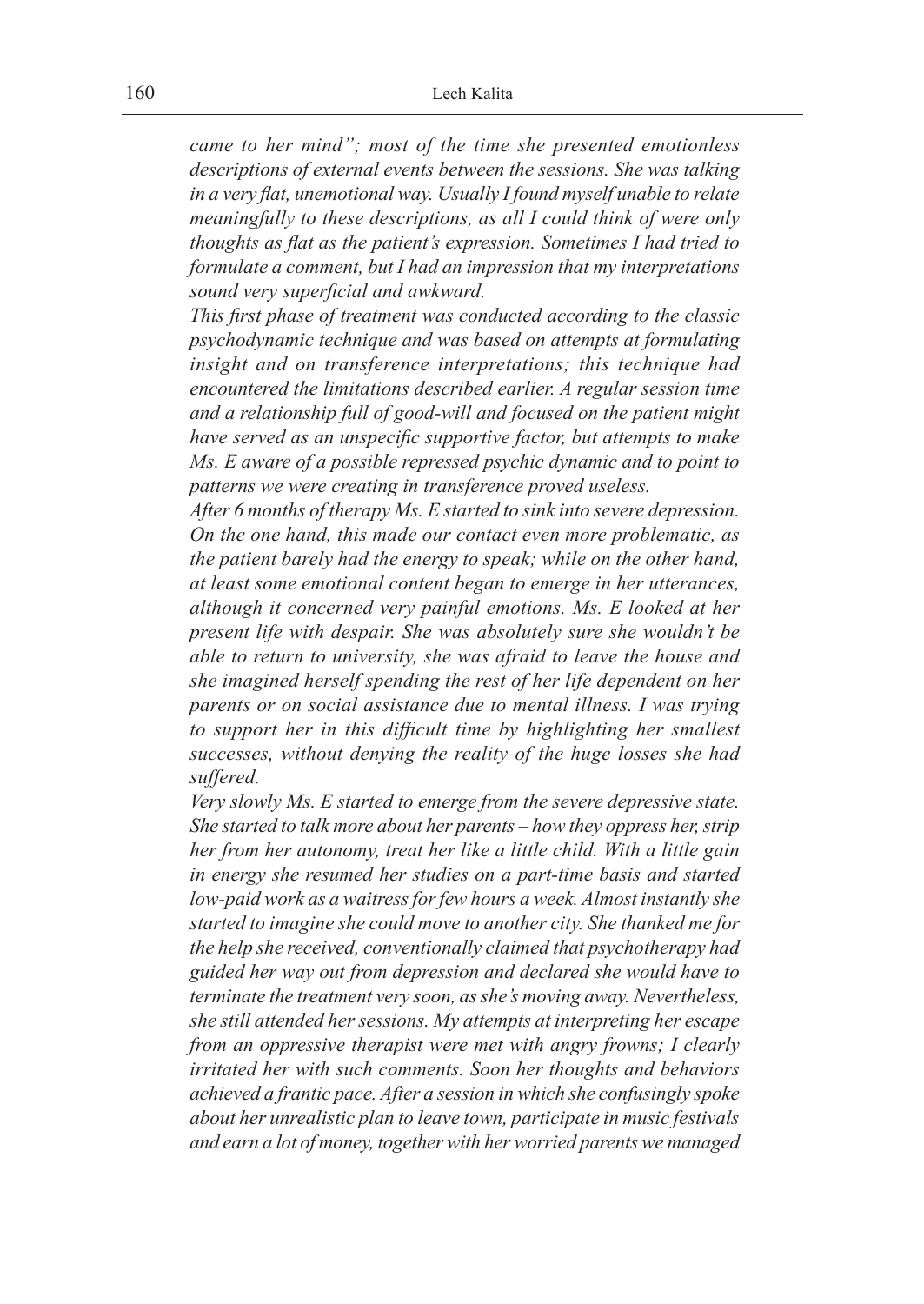*to convince her to a brief hospitalization. Ms. E returned to her sessions broken and despaired. Her dream of autonomy vanished; she took a sick-leave for another semester at the university and quit her job. Once again she had to witness a huge scale of destruction in her life. This pattern had repeated a few times in the subsequent months. Phases of severe depression, in which Ms. E tried to make painstaking, small steps toward recovering some of her important life goals, were followed by phases of good mood that quickly transformed into an explosive mixture of rebellion, anger and a wish to escape. Episodes of mania and hypomania usually led to some spectacular problems: one time Ms. E was arrested for smoking marihuana and spent the night at the police station, in another instance she started an unusual sexual affair with a total stranger. Thanks to close cooperation with her family and psychiatrist, each episode was always met with adequate pharmacological treatment.*

*In the second year of therapy, shortly before my summer break, Ms. E told me – in a highly unusual manner for her – that she is afraid of the break in therapy. She asked me whether I would be available if she experienced any crisis. Taking into account our stiff and indifferent relationship so far, this was the most surprising question. I told Ms. E that in case of a crisis I would be available on the telephone and if the necessity occurs, an emergency meeting could be possible at some point of my holiday. But I also told her that I think it might be possible she could cope on her own. She accepted this proposition with gratitude, although she did not contact me during the break. After the break, the therapeutic relationship was given a new depth; Ms. E stressed how important my answer to her request was. She explained to me that for many months she didn't want to tell me anything because she did not trust me: she was sure that I was hired by her parents to control her, yet she had to stick to psychotherapy, as she would have no place to live otherwise. But as time went by she observed that I accepted her impulses toward independence calmly, without trying to persuade her to be compliant to her parents, focusing instead on attempts to understand her feelings and to offer my comment. Nevertheless, the most important thing to her was the feeling that in spite of numerous episodes of her illness I was still hoping she could resume her studies and live on her own. She was convinced that everyone else stopped believing in this scenario and she had grievous doubts herself. She was sure that I was waiting for a summer break to have some relief from her hopeless situation; therefore, my readiness to see her in an emergency situation had so much meaning for her.*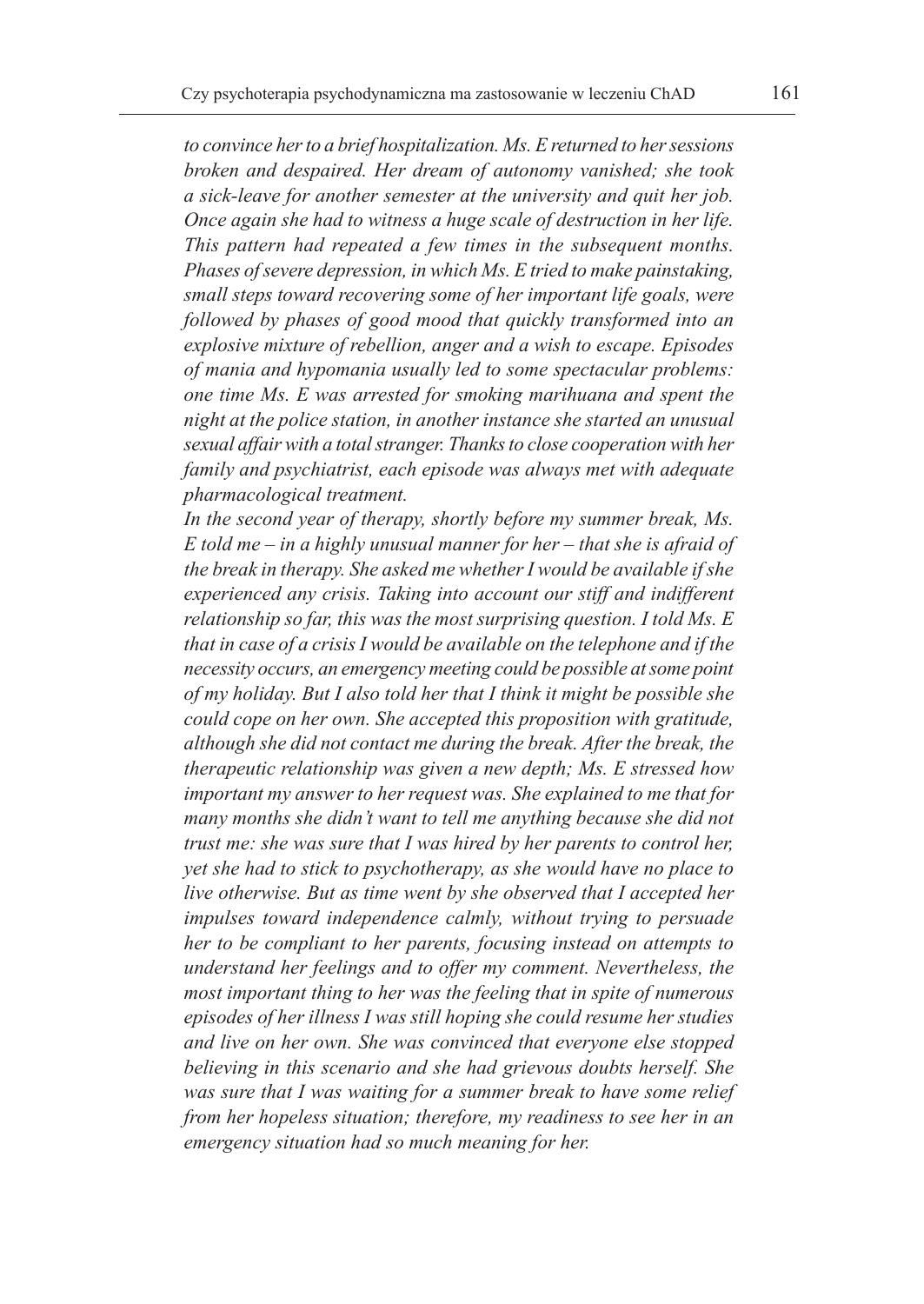*I have the impression that one helpful aspect of Ms. E's therapy was an attitude in which I refrained from transference interpretations of dependence and separation anxieties and instead focused on trust and belief in the patient's independence and self-reliance. I agreed to a possible "emergency" meeting, but I also expressed hope that Ms. E has potential resources to contain her emotions during the break. It marked a clear turn into a somewhat different technique of work, emphasizing progressive elements and strengthening the non-psychotic part of personality in its struggle with the psychotic part.*

*From that moment it seemed that Ms. E was slowly but systematically improving. In the third year of psychotherapy she started to engage in relationships other than shallow, random contacts (she started by reuniting with her former childhood friend) and soon after this she started an intimate relationship. At this time, she was nearly finishing her part-time studies, but was unable to hold a stable job, which seemed a realistic appraisal of the situation. Thus, her new relationship was additionally attractive, as it was a chance to move out from her parents' home and to become more independent. However, this apparent development toward independence proved to be premature, as it consisted mostly of an external rebellion toward actual limitations. In the internal world the patient was still struggling with an intolerable recognition of her dependence, which she counteracted by turning to the psychotic part of personality: withdrawal and denial of reality.*

*At first Ms. E felt that her relationship with her boyfriend was very secure, as her partner gave her tenderness and care – but as month passed she started to feel that the tenderness and care are transformed into control and boundaries. I felt that Ms. E found someone in the external world, who seemed well-fitted to play the role of an internal, controlling object, as in sessions she started complaining about the flood of such controlling behaviors by her partner. She reported that her partner prevented her from meeting with her friends, forbade her to leave home on her own, browsed through her phone history and started violent, jealous quarrels with her. Ms. E turned to already known measures of finding relief from a hated, controlling object: she started to withdraw from this relationship and to construct a growing net of lies. She started secretly seeing her old friends and returned to taking drugs, as she felt this is her way of protecting her autonomy. The therapeutic alliance we had developed allowed Ms. E to use psychotherapy to observe her actions from a certain perspective. She was withdrawing from her partner, lying to him and constructing a false reality – but she was not completely lying to herself, as she had tried to use*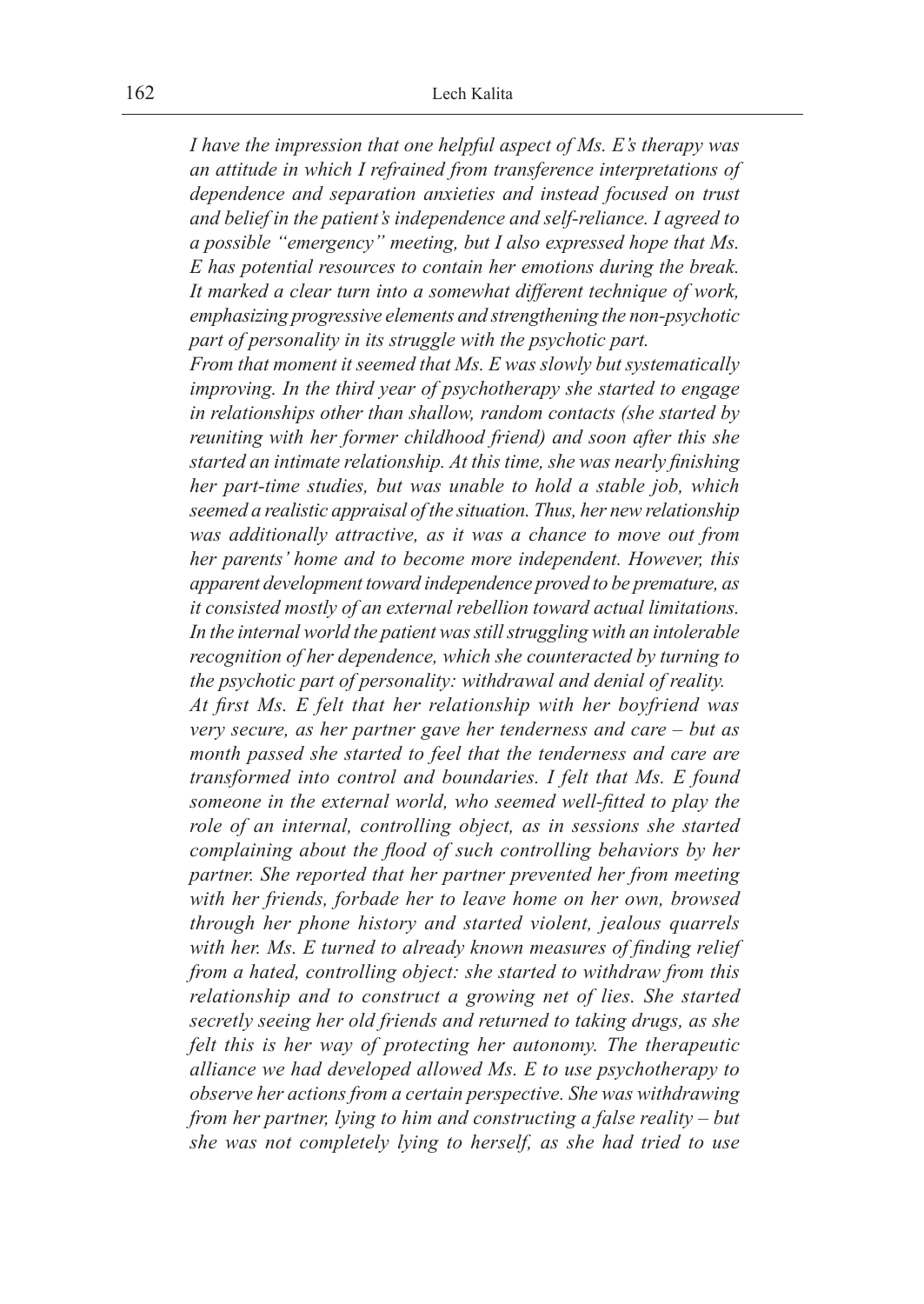*our sessions to see more clearly the dead end her relationship had reached. A situation of a hidden anger, masked by withdrawal and lies, generated more and more tension for the patient.*

*One of the important breakthroughs in psychotherapy occurred on the day when the thoughts of Ms. E started to gain frantic pace again, but this time she was worried enough to consider going to the psychiatric ward on her own. She was also able to share those feelings with me during the session, without blaming her "despotic parents" or their "hired therapist" for her feeling of weakness and dependency, but recognizing that she really feels weak and maybe needs to make use of more intensive help. I supported her in this attitude, perceiving it as an important expression of the patient's development. I will present some details of this session:*

*The patient started the meeting clearly excited, speaking in a slightly jumbled manner and wriggling in her seat. She said: "I am very sorry for not being able to meet you last Thursday, but the alarm clock failed to wake me up. I had a terrible weekend, it was very bad, very dramatic, I'm feeling bad. Before the weekend it was much better, Iźspent a few days almost solely with F. (her boyfriend), he was ill, I was cooking dinners for him, we were together for many hours, it seemed we're getting along very well. I felt closeness and warmth between us. And on Saturday I went to a party with my friends, they invited me, I just wanted to relax, what's wrong with relaxing from time to time, I spent the whole night at the party. On Sunday morning F. called me and I panicked. I lied to him, as I did not know what to expect, I was worried he would be mad at me for going to the party, so I told him I'm at my parents' house. And after 15 minutes he called again and told me he is at my parents' house right now and I'm not there and I have to tell him immediately where I am. So I told him I'll be there soon. And I got on the bus and got there, and when I arrived, they started brainwashing me. As soon as I entered, I felt weird. My mom was sitting in the kitchen along with F., my two closest people, and they started scolding me together. It's been a long time since I heard so many bad things about myself. I've had enough but they kept on talking and talking. The worst thing was that I went to my room and my mother left me alone, but F. stayed overnight and stayed for another day, and kept on talking and talking, he wanted to talk to me all the time, I wanted him to leave, but he just kept on talking. I even spoke to my mom and she also felt it was weird that F. stayed so long against my will, but she didn't want to interfere. She even told me that she felt awkward when she saw him coming downstairs, taking something from the fridge without asking and going back up.*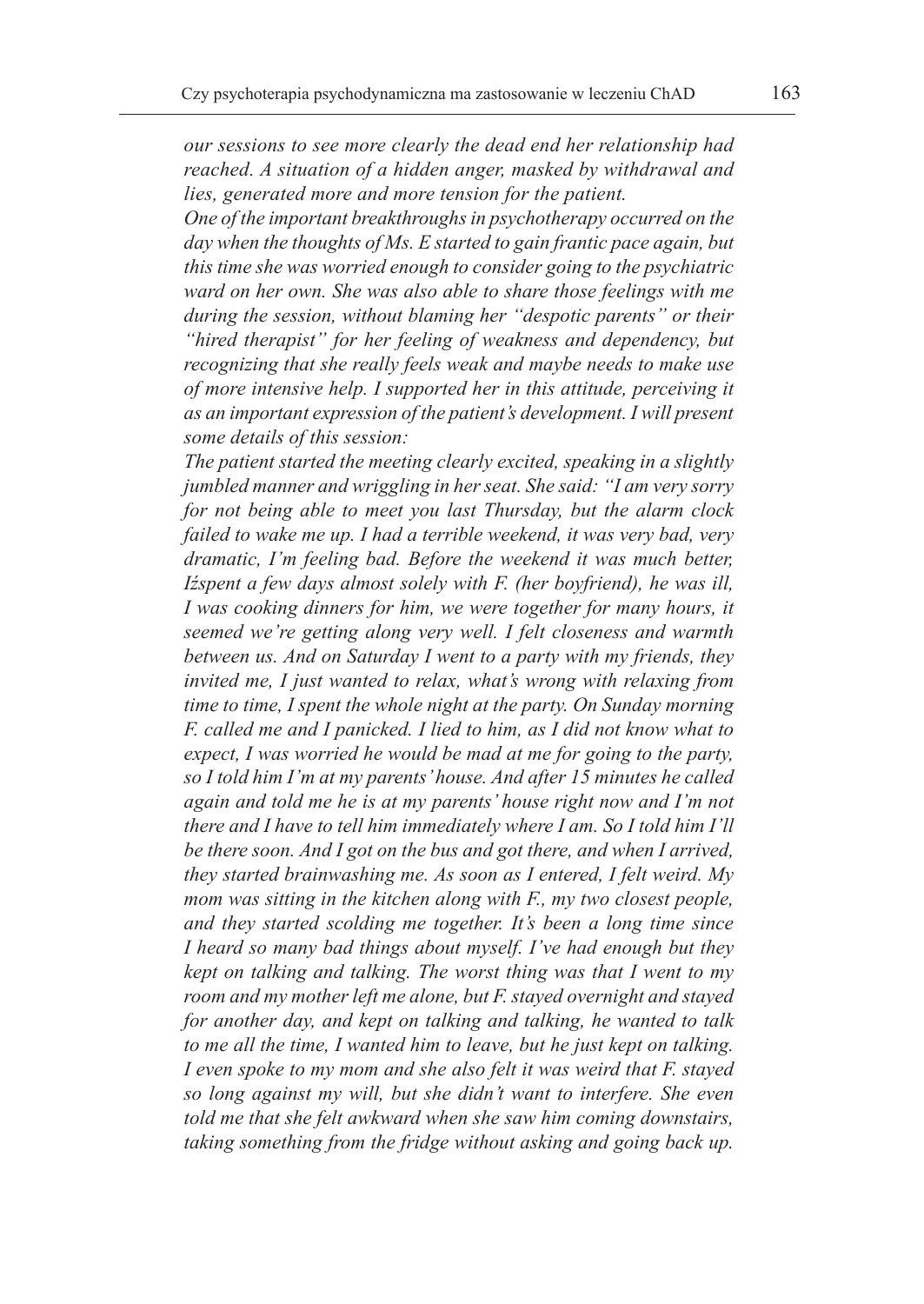*And for me, the most intense moment was when we were talking, I was crying, eyes swollen, and then I looked in the mirror and I saw how miserable I look, but I saw no compassion in his eyes, only some kind of disappointment, contempt, or maybe even hatred. The weekend was the worst. On Monday things got a little better, until a friend of mine called, he asked about that party, I answered his question, maybe I uttered the name of the place we were at that night, and then F. got angry and in the middle of the street he started shouting that I am probably planning another party. It was too much for me. I can't keep it up, I feel betrayed by him, but most of all I feel very, very tired, I have no strength left."*

*I tried to highlight Ms. E's emotions and to support her ability to contain her feelings by her thoughts, so I just said: "You feel very oppressed by F. You were hoping that this relationship would give your life a new quality, but now you feel that F. is trying to control you along with your mother." The patient looked even more tormented and continued: "He is like a second mom. And during this weekend he was much worse than my mother, when I said I was not feeling well and I was tired – my mom was able to understand this but he kept on pressuring me. It was really terrible... You know, I can't do it anymore, and those Christmas holidays are coming up... But most importantly I want F. to leave me alone; I'm not feeling well, I want to go to the hospital. I would have some peace; he would not torment me at the hospital. I'm not feeling well, I'm not feeling well, really. I feel I have to get to the hospital as soon as possible. I think I should go, I can't sit here any longer, I will be calm at the hospital. Maybe this is an escape, but I feel I just have to. I think I will go; I can't stay here any longer." It looked as she was going to get up and run away from the room. I felt that this patient badly needed a clear intervention, demanded my activity – and at the same time she felt she was losing faith in her ability to contain her own feelings. Moreover, I was aware that the understanding of her mental state alone would be probably not enough to calm her down and Isaw her idea of going to the hospital as an expression of concern and maturity. Thus I said: "Maybe you are afraid that I will treat your need to rest in the hospital as an escape – and I suppose you might assume I will scold you for this. But I would say that even if you are running away, you are doing it in a safe way, with concern for yourself. In the past your family numerous times pressured you to go to the hospital and you felt very oppressed by them. And now you feel that the hospital could help you get relief from the feeling of being oppressed by F. and your mom, you don't have to immediately run away to another city." Ms. E instantly calmed down,*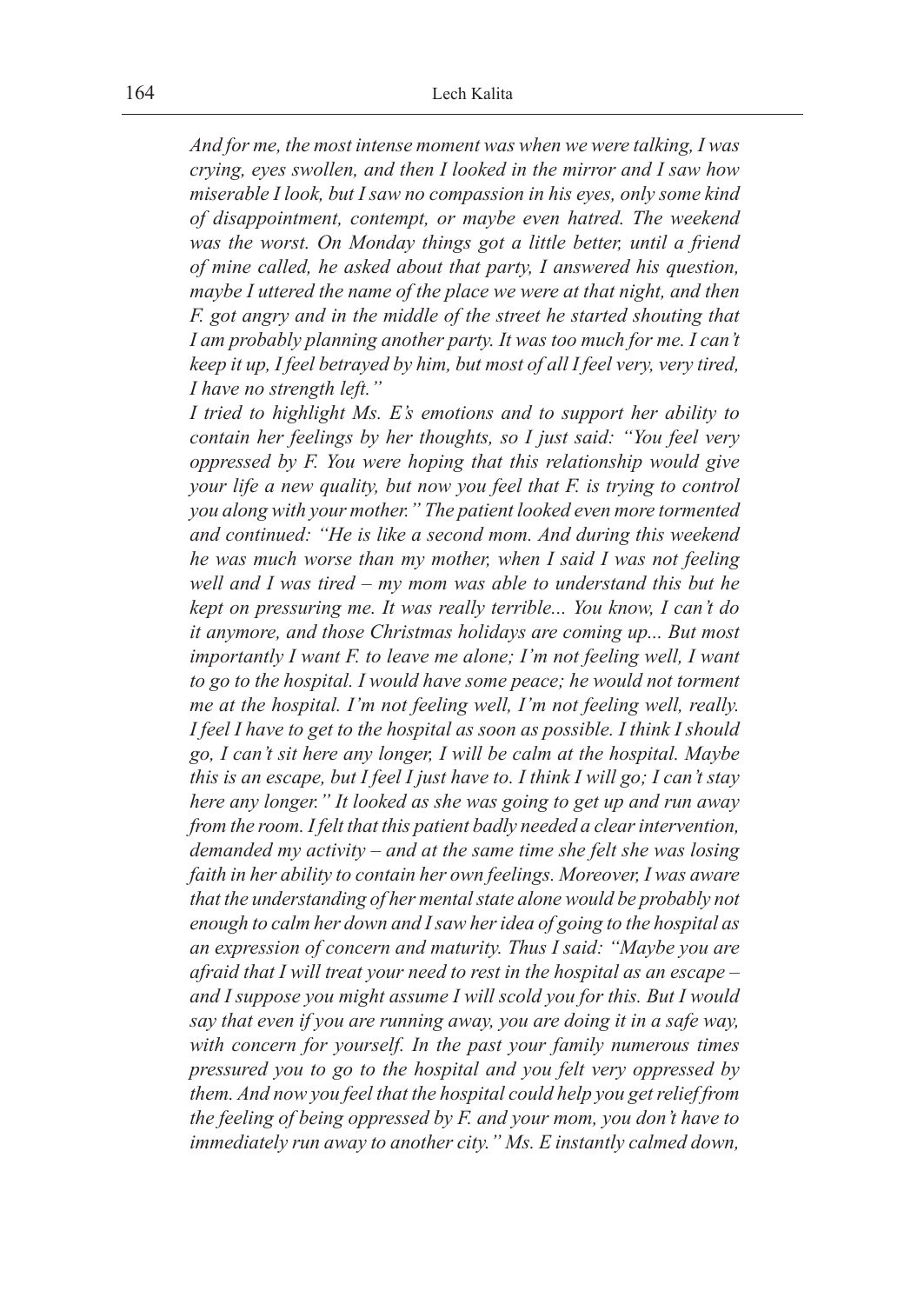*got back to her chair and said: "You know, I called my doctor to give me the papers needed to get to the hospital, but he was not there, he will be at work in a few days. So I thought maybe I'll figure something out, I don't know, maybe I'll stand on the roof and call emergency telling them I'm going to jump. But right now I actually really think that I can just go to the hospital and say that I need to be taken in because I'm worried about myself. Yes, I would like to find shelter in the hospital. I would get dressed in pajamas, turn on my laptop, stack my books around me and at least I would have a calm Christmas. Of course, everyone would prefer Christmas at home, but maybe right now the hospital is the calmest possible place for me. I think I'll go for it." At this point I decided that I just want to support my patient in the developing ability to contain her emotions and to take care of herself in a constructive, realistic way, expressed in this session; shortly speaking, to support and strengthen the non-psychotic part of her personality. So I said: "It seems that you were a bit calmed by the thought that I'm not going to oppress you when you are feeling tired and threatened, and that I value your mature attitude when you are trying to take care of yourself and think about rest in the hospital." It is worthwhile to note that I was talking about our relationship, but I would not call my intervention a transference interpretation. I was not pointing to any particular patterns of the relationship that Ms. E would be playing out in our meeting; I was rather engaging her as a real person, using our therapeutic alliance to support my patient's confidence in her own abilities, not to stimulate her dependency on me. Ms. E replied: "Maybe I thought you would be disappointed, I think I am disappointed with myself, that there is a hospital again. But this time I really feel that I'm going to the hospital to take care of myself. This relationship with F. would suffocate me, in the last weeks I already felt this was way too much, I have just started feeling well with myself, I have just started getting back up after my exams, I even began to regain some joy in life, but then F. emerged and all those extreme feelings appeared… On the one hand, a real feeling of closeness with him, and on the other hand, anger and my refusal to be suffocated, oppressed, limited by him. This emotional swing is too close to my illness. And I don't want to be ill again, I don't want to ruin another several years. So it will be better for me to go to the hospital. When I get back, I will ask my psychiatrist to set my medication again. Yes, when I leave your office, I'm going to call my parents and ask them to help me pack my things to the hospital."*

*A thing of note is that the attempt at hospitalization was not successful. Due to a lack of unoccupied beds in the hospital (Christmas was*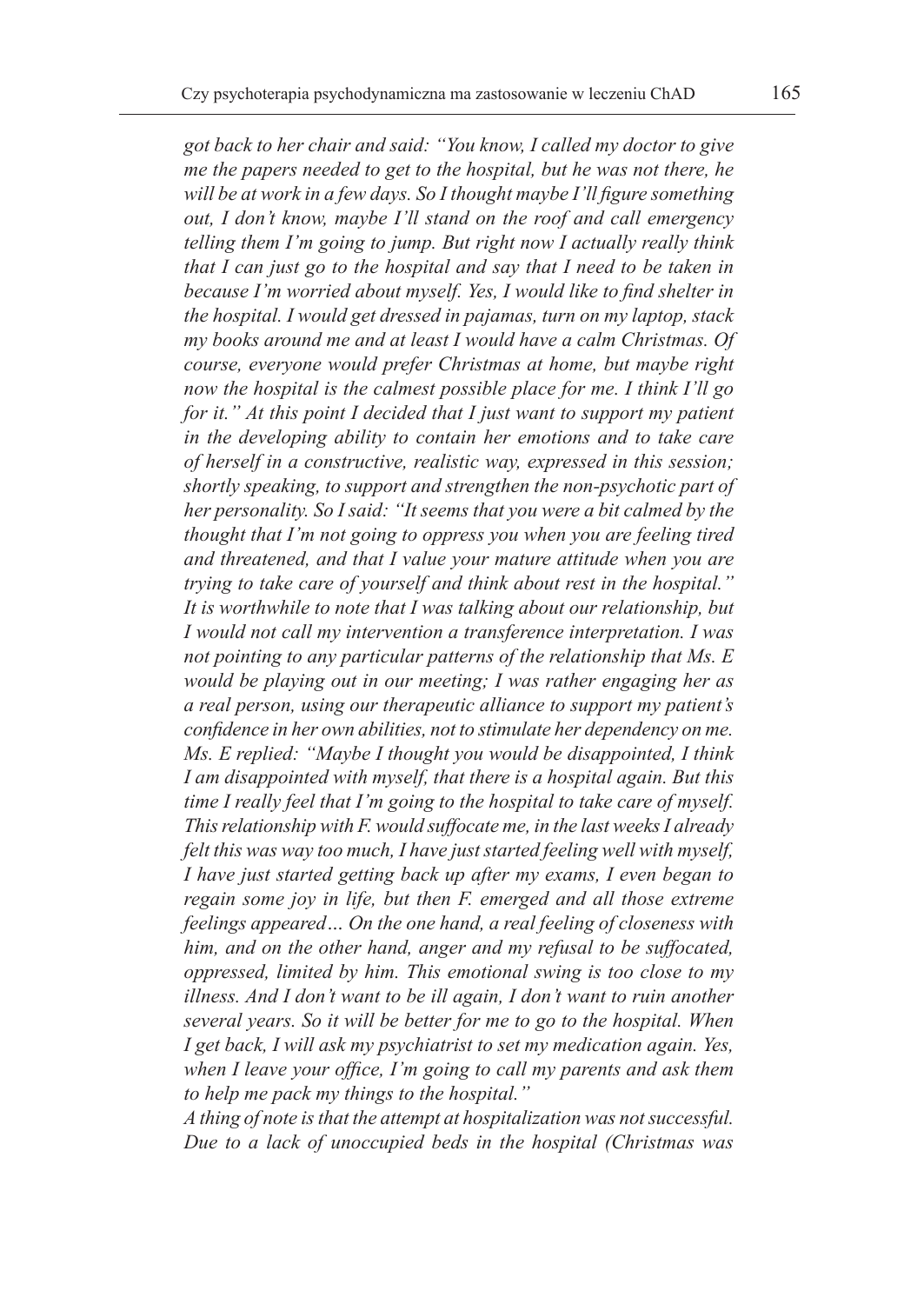*a busy time on the ward), Ms. E received only an increased dose of her medication and a suggestion for more frequent psychiatric consultations. Of great importance for the patient, however, was the sole experience of confronting a precarious area of her mind, tolerating a sense of humiliation and anger associated with this confrontation, and looking for actual help in spite of the availability of known methods of withdrawing from reality, which would result in a direct relief. I think that Ms. E was able to accept my help in these circumstances primarily thanks to the earlier, long-term, non-spectacular work, revolving around building a basic sense of trust. When she shared her worries and told me she's "not feeling well and has to rest in the hospital," she had to trust me that I'm not going to triumph over her and use her confession as proof that she needs to be controlled. Moreover, she badly needed to feel that I would keep my faith in her even if she decided to go to the hospital: that I would not lose hope that someday she would finish her studies, provide for herself, start a family. I believe that Ms. E built such basic trust on the basis of a lived experience: a series of ups and downs, which also stirred my optimism and terrified me. Some time later Ms. E told me that she couldn't remember if Itold her anything important during the first years of therapy. In fact, I agree with her, as I don't think that I formulated any particularly good interpretations in the first phase of therapeutic work. However, the patient strongly stated that what was way more important to her was the fact that in spite of her emotional storms I remained by her side, not trying to control her and keeping a little hope for improvement. She paraphrased the lyrics of a popular song and said that she felt "I would go down with the ship, I won't put a white flag up and surrender."*

*Shortly after those events Ms. E finally broke up with F. Her psychotherapy still went through many stormy phases and lasted almost five years in total. Ms. E got her master's degree, which she experienced as an enormous achievement, a conclusion of eight years of her effort. She started a stable job and was able to pay for her bills, including psychotherapy. She entered a new relationship, but she found herself repeating familiar patterns and the relationship didn't last. About a year after Ms. E started living on her own, she decided to terminate her psychotherapy, mainly due to financial strains. This seemed like a rationally motivated decision rather than an escape. Over the next few years, Ms. E called me from time to time, when she was looking for support or relief, but she always informed me that she's coping well enough with life tasks. She told me that in spite of her moods and some restlessness in her life, she didn't require*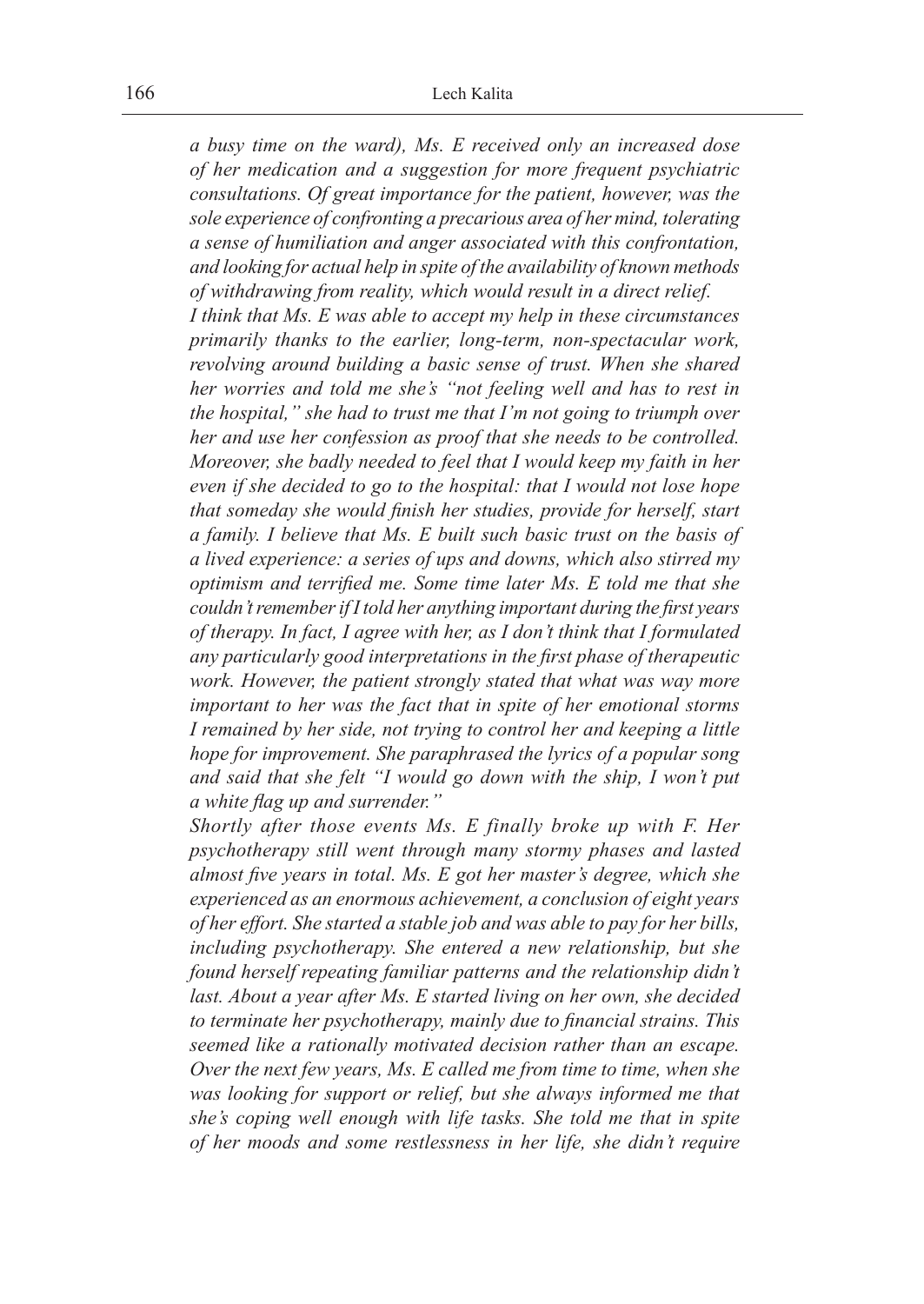*any hospitalization since the termination of therapy, as she didn't experience phases of mania, hypomania or clinical depression and remained in regular contact with her psychiatrist.*

*In hindsight I suppose that the most helpful aspect of psychotherapy, responsible for Ms. E's better functioning, was an actualization of a technique of therapeutic work: putting insight and transference interpretations in the background and focusing on building a trustful contact, in which the patient learned to better recognize her own emotions and to be aware of developing her own constructive, progressive abilities. I think this therapeutic attitude in the end allowed the patient to take responsibility for herself and to take better care of herself. In the later phases of psychotherapy, a psychoanalytic understanding of the dynamics of depressive and maniacal states was not used to formulate interpretations, but served as an important foundation in moments of crises and hopelessness, such as in long and painful depressive phases or in dangerous episodes of hypomania. Another important aspect in the therapy of Ms. E was a mutually supportive cooperation between the psychotherapist and psychiatrist. Furthermore, this therapy would not be successful – or possible at all – without involvement of her family, who financed the treatment for most of the time and supported Ms. E in all circumstances.*

#### **Summary**

An attempt was made to describe the role of psychodynamic psychotherapy in the treatment of bipolar disorder. The general role of psychological interventions in treating this illness was outlined, highlighting the approach of combining psychotherapy and pharmacological treatment as the most common recommendation. Research data on the effectiveness of various therapeutic approaches in treating BD was presented. Conclusions from the review suggest that intervention should be tailored to specifics of BD rather than limited to any single therapeutic modality. A brief review of psychoanalytic concepts regarding BD demonstrates low practical usefulness of a classic psychodynamic approach, based on the concept of the therapeutic role of insight into repressed content. Another, contemporary approach was proposed, which underlines the need to attune the technique of work to the psychotic functioning and might be better suited to conclusions from reviewed research. A particular focus was placed on the concepts of psychoanalytically oriented psychiatrists: Richard Lucas, Riccardo Lombardi and Franco De Masi. On the basis of their concepts, I have summarized the changes in the technique of work that actualize the psychodynamic technique and result in a better fitting to the needs of patients suffering from bipolar disorder, which is in most cases characterized by psychotic states. The presented ideas were illustrated with clinical examples.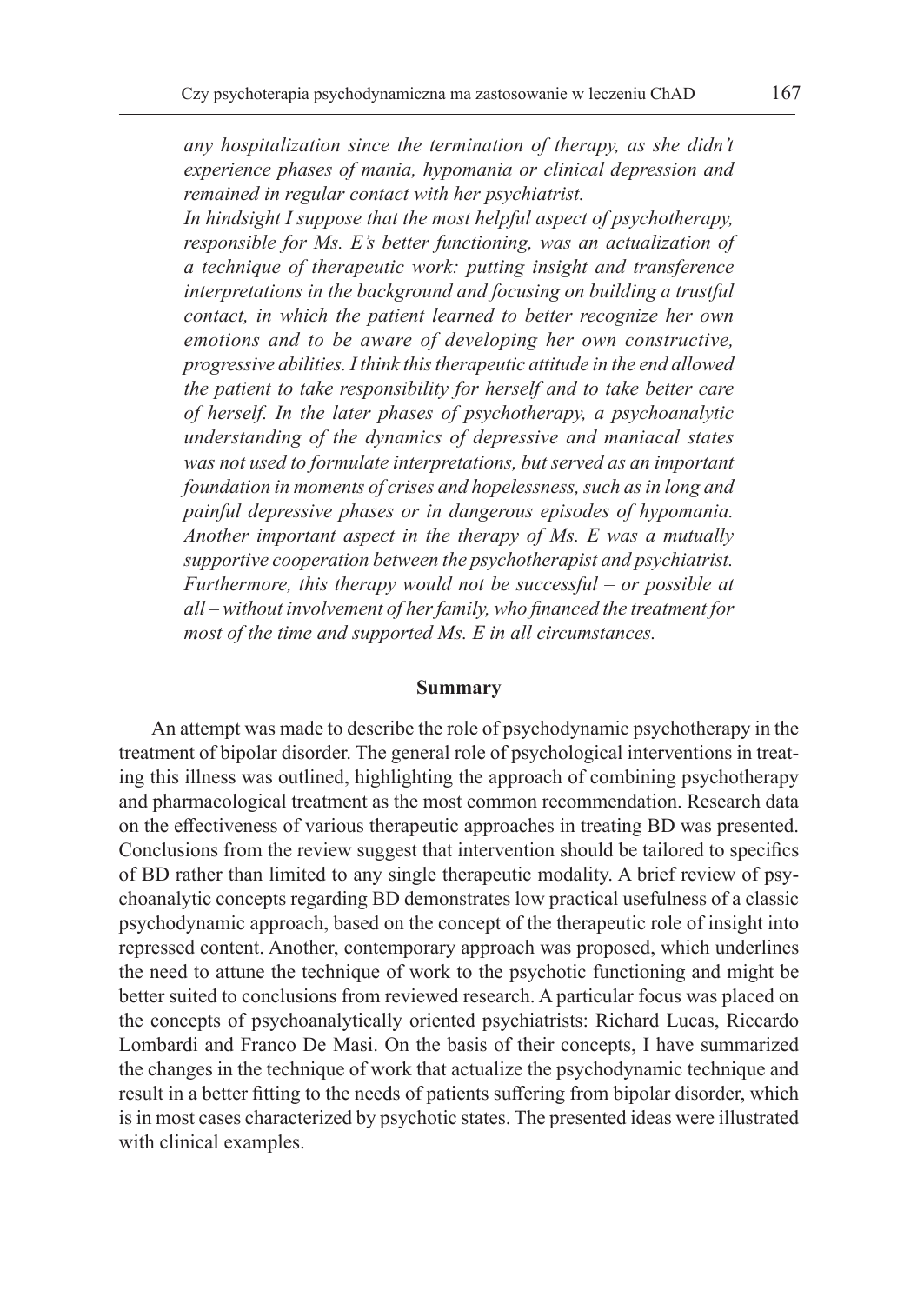#### **References**

- 1. Rowland T, Marwaha S. *Epidemiology and risk factors for bipolar disorder.* Ther. Adv. Psychopharmacol. 2018; 8(9): 251–269.
- 2. Gałecki P, Pilecki M, Rymaszewska J, Szulc A, Sidorowicz S, Wciórka J. *Kryteria diagnostyczne zaburzeń psychicznych DSM-5.* Wrocław: Edra; 2018.
- 3. Chacko D, Dayal Narayan K, Prabhavathy KS. *Disability in patients with bipolar and recurrent depressive disorder in remission: A comparative study.* Indian J. Psychol. Med. 2011; 33(1): 49–53.
- 4. Soumya PT, Nisha A, Varghese J. *Disability and quality of life of subjects with bipolar affective disorder in remission.* Indian J. Psychol. Med. 2016; 38(4): 336–340.
- 5. Judd LL, Akiskal HS, Schettler PJ, Endicott J, Leon AC, Solomon DA et al. *Psychosocial disability in the course of bipolar I and II disorders: A prospective, comparative, longitudinal study.* Arch. Gen. Psychiatry 2005; 62(12): 1322–1330.
- 6. Basco M. *Cognitive-behavior therapy for bipolar I disorder.* J. Cogn. Psychother. 2000; 14(3): 287–304.
- 7. Rothbaum BO, Astin MC. *Integration of pharmacotherapy and psychotherapy for bipolar disorder.* J. Clin. Psychiatry 2000; 61(9): 68–75.
- 8. Huxley NA, Parikh SV, Baldessarini RJ. *Effectiveness of psychosocial treatments in bipolar disorder: State of the evidence.* Harv. Rev. Psychiatry 2000; 8(3): 126–140.
- 9. Rivas-Vazquez RA, Johnson SL, Rey GJ, Blais MA, Rivas-Vazquez A. *Current treatments for bipolar disorder: A review and update for psychologists.* Prof. Psychol. Res. Pr. 2002; 33(2): 212–223.
- 10. Scott J. *Psychotherapy for bipolar disorders Efficacy and effectiveness.* J. Psychopharmacol. 2006; 20(2): 46–50.
- 11. Miklowitz DJ. *Adjunctive psychotherapy for bipolar disorder: State of the evidence.* Am. J. Psychiatry 2008; 165(11): 1408–1419.
- 12. Jones S. *Psychotherapy of bipolar disorder: A review.* J. Affect. Disord. 2004; 80(2–3): 101–114.
- 13. Cuijpers P, Geraedts A, Oppen van P, Andersson G, Markowitz J, van Straten A. *Interpersonal psychotherapy for depression: A meta-analysis.* Am. J. Psychiatry 2011; 168(6): 581–592.
- 14. Hees van MLJM, Rotter T, Ellermann T, Evers SMAA. *The effectiveness of individual interpersonal psychotherapy as a treatment for major depressive disorder in adult outpatients: A systematic review.* BMC Psychiatry 2013; 13: 22.
- 15. Swartz HA, Swanson J. *Psychotherapy for bipolar disorder in adults: A review of the evidence.* Focus 2014; 12(3): 251–266.
- 16. Miklowitz DJ, Otto MW, Frank E, Reilly-Harrington NA, Wisniewski SR, Kogan JN et al. *Psychosocial treatments for bipolar depression: A 1-year randomized trial from the Systematic Treatment Enhancement Program.* Arch. Gen. Psychiatry 2007; 64(4): 419–426.
- 17. Cochran SD. *Preventing medical noncompliance in the outpatient treatment of bipolar affective disorders.* J. Consult. Clin. Psychol. 1984; 52(5): 873–878.
- 18. Lam DH, Hayward P, Watkins ER, Wright K, Sham P. *Relapse prevention in patients with bipolar disorder: Cognitive therapy outcome after 2 years.* Am. J. Psychiatry 2005; 162(2): 324–329.
- 19. Scott J, Garland A, Moorhead S. *A pilot study of cognitive therapy in bipolar disorders.* Psychol. Med. 2001; 31(3): 459–467.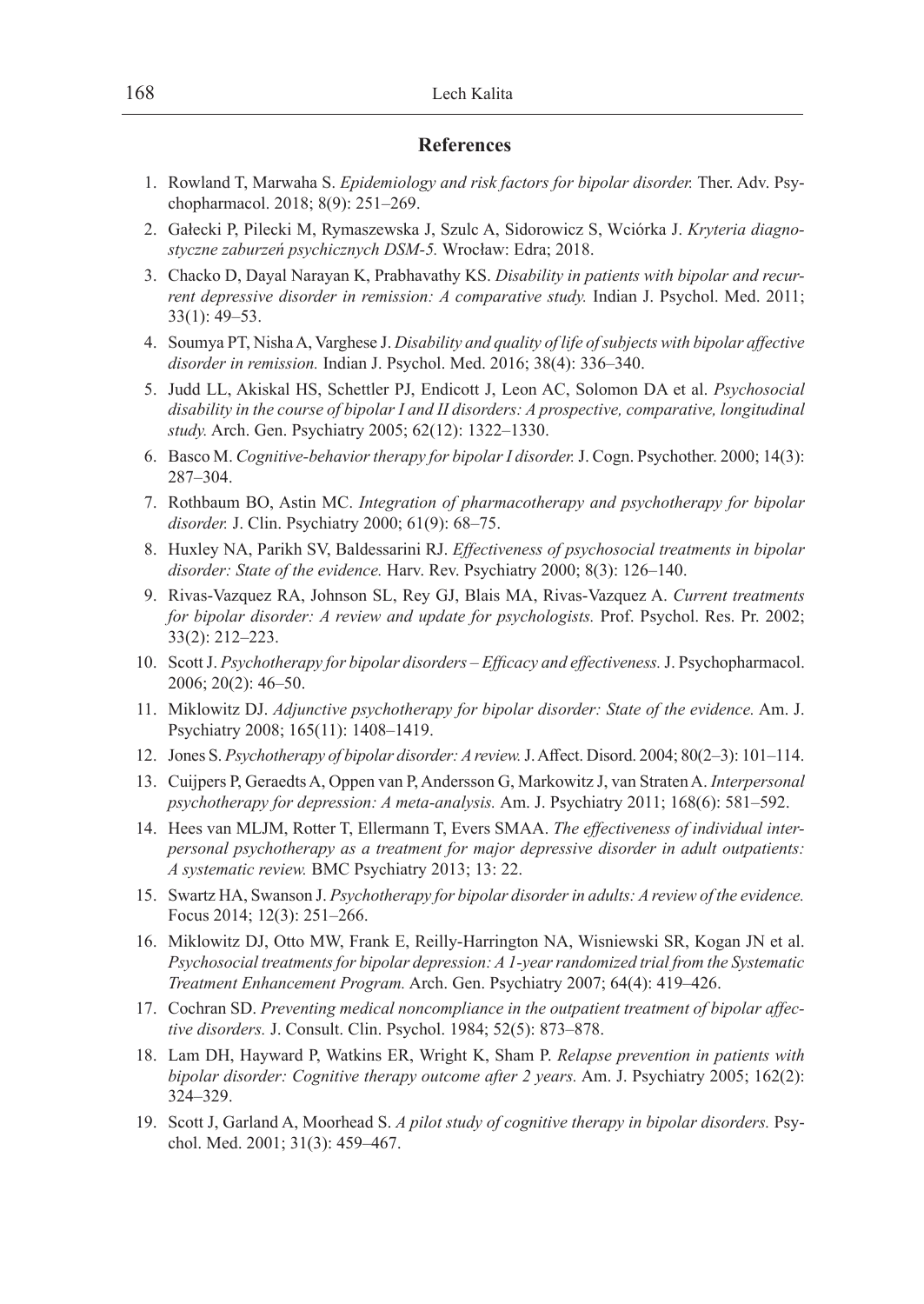- 20. Markowitz J, Svartberg M, Swartz H. *Is IPT Time-Limited Psychodynamic Psychotherapy?* J. Psychother. Pract. Res. 1998; 7(3): 185–195.
- 21. Gonzalez JM, Prihoda TJ. *A case study of psychodynamic group psychotherapy for bipolar disorder.* Am. J. Psychother. 2007; 61(4): 405–422.
- 22. Bush R. *Current role of psychodynamic treatment in bipolar disorder.* Int. Clin. Psychopharmacol. 2012; 28(e-Suppl A): e30–e31.
- 23. Freud S. *Żałoba i melancholia.* In: Freud S. *Psychologia nieświadomości.* Warszawa: KR; 2007.
- 24. Freud S. *Psychologia zbiorowości i analiza ja.* In: Freud S. *Pisma społeczne.* Warszawa: KR; 1998.
- 25. Freud S. *Ego i id.* In: Freud S. *Poza zasadą przyjemności.* Warszawa: Wydawnictwo Naukowe PWN; 1994.
- 26. Kalita L. *Długoterminowa psychoterapia psychoanalityczna jako skuteczna metoda leczenia głębokiej depresji – krótki przegląd współczesnej literatury i przykład kliniczny.* Psychoterapia 2018; 2(185): 63–78.
- 27. Abraham K. *Notes on the psycho-analytical investigation and treatment of manic depressive insanity and allied conditions.* In: Bryan D, Strachey A. ed. *Selected papers on psychoanalysis.* London: Hogarth; 1973.
- 28. Abraham K. *A short study of the development of the libido.* In: Bryan D, Strachey A. ed. *Selected papers on psychoanalysis.* London: Hogarth; 1973.
- 29. Klein M. *Wkład do psychogenezy stanów maniakalno-depresyjnych.* In: Klein M. *Pisma,* vol. 1: *Miłość, poczucie winy ireparacja.* Gdańsk: Gdańskie Wydawnictwo Psychologiczne; 2007.
- 30. Segal H. *Wprowadzenie do teorii Melanie Klein.* Gdańsk: Gdańskie Wydawnictwo Psychologiczne; 2005.
- 31. Solimano A, Manfredi C. *Bipolar disorder and psychoanalytical concepts of depression and mania.* Vertex 2006; 17(69): 347–352.
- 32. Koutsoukos E, Angelopoulos E. *Mood regulation in bipolar disorders viewed through the pendulum dynamics concept.* Int. J. Bipolar. Disord. 2014; 2: 9.
- 33. McEvoy JP, Wilkinson ML. *The role of insight in the treatment and outcome of bipolar disorder.* Psychiatr. Ann. 2000; 30(7): 406–408.
- 34. Fromm-Reichmann F*. Intensive psychotherapy of manic-depressives.* Confin. Neurol. 1948–1949; 9: 158–165.
- 35. Cohen M, Baker G, Cohen R, Fromm-Reichmann F, Weigert E. *An intensive study of twelve cases of manic-depressive psychosis.* In: Coyne EC. ed. *Essential papers on depression.* New York: New York University Press; 1985.
- 36. Goodwin FK, Jamison KR. *Manic depressive illness; Bipolar disorders and recurrent depression. Course and outcome.* London: Oxford University Press; 2007. P. 119–154.
- 37. Kraepelin E. *Manic-depressive illness and paranoia.* Edinburgh: Livingstone; 1921.
- 38. Lucas R. *The psychotic personality: A psychoanalytic theory and its application in clinical practice.* Psychoanal. Psychother. 1992; 6(1): 73–79.
- 39. Bion WR. *Różnicowanie osobowości psychotycznej i niepsychotycznej.* In: Bion WR. *Po namyśle.* Warszawa: Oficyna Ingenium; 2014.
- 40. Lucas R. *Why the cycle in a cyclical psychosis? An analytic contribution to the understanding of recurrent manic-depressive psychosis.* Psychoanal. Psychother. 1998; 12(3): 193–212.
- 41. Evans M. *Tuning into the psychotic wavelength: Psychoanalytic supervision for mental health professionals.* Psychoanal. Psychother. 2008; 22(4): 248–261.